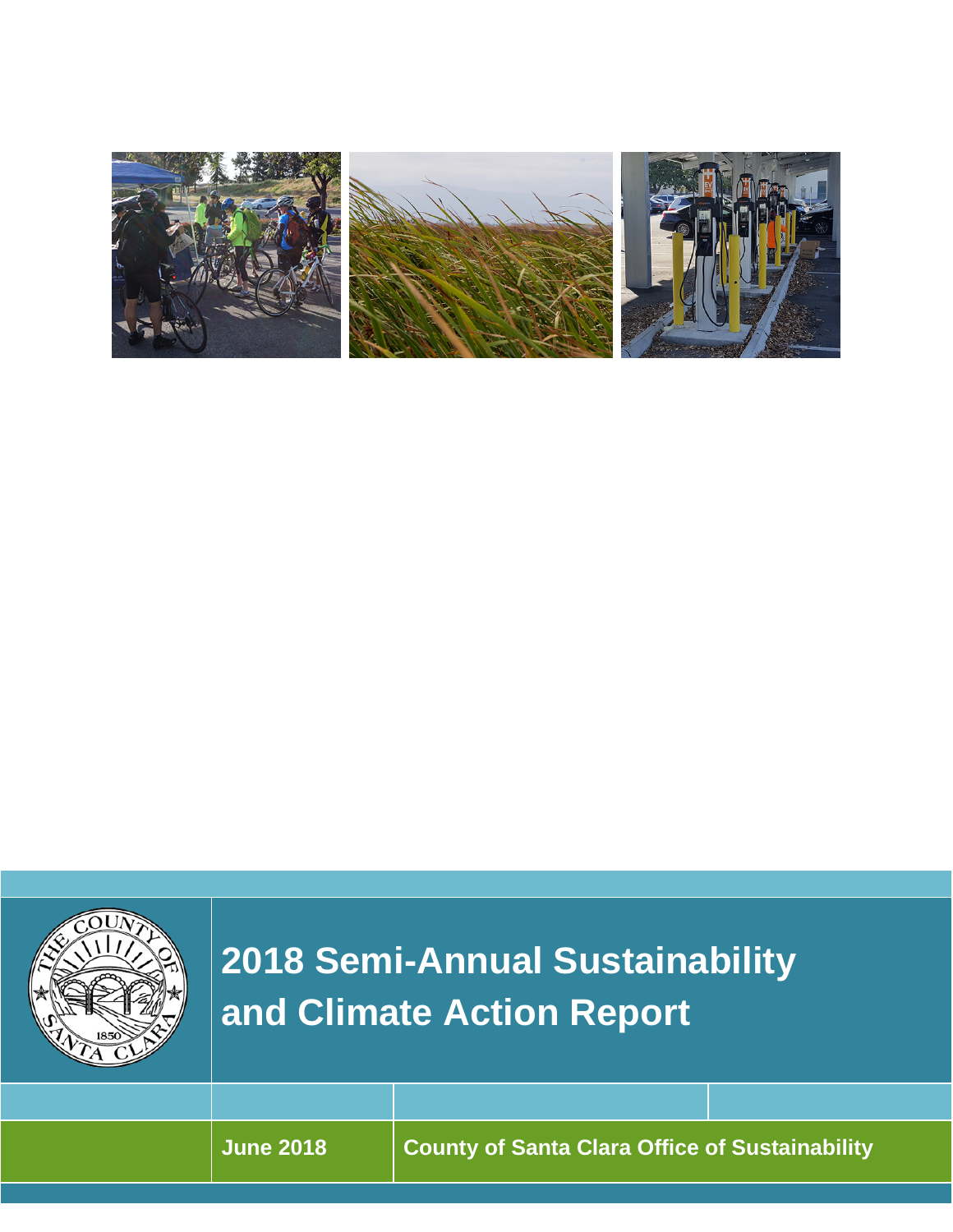## **Cover Images**

| Left:         | County-Sponsored Energizer Station at the Sobrato Center for Nonprofits for |  |  |  |
|---------------|-----------------------------------------------------------------------------|--|--|--|
|               | Bike to Work 2018 event.                                                    |  |  |  |
| Center:       | Grasses Surrounding Alviso Marina County Park.                              |  |  |  |
| <u>Right:</u> | Electric Vehicle Charging Stations at 70 W. Hedding Street, San Jose.       |  |  |  |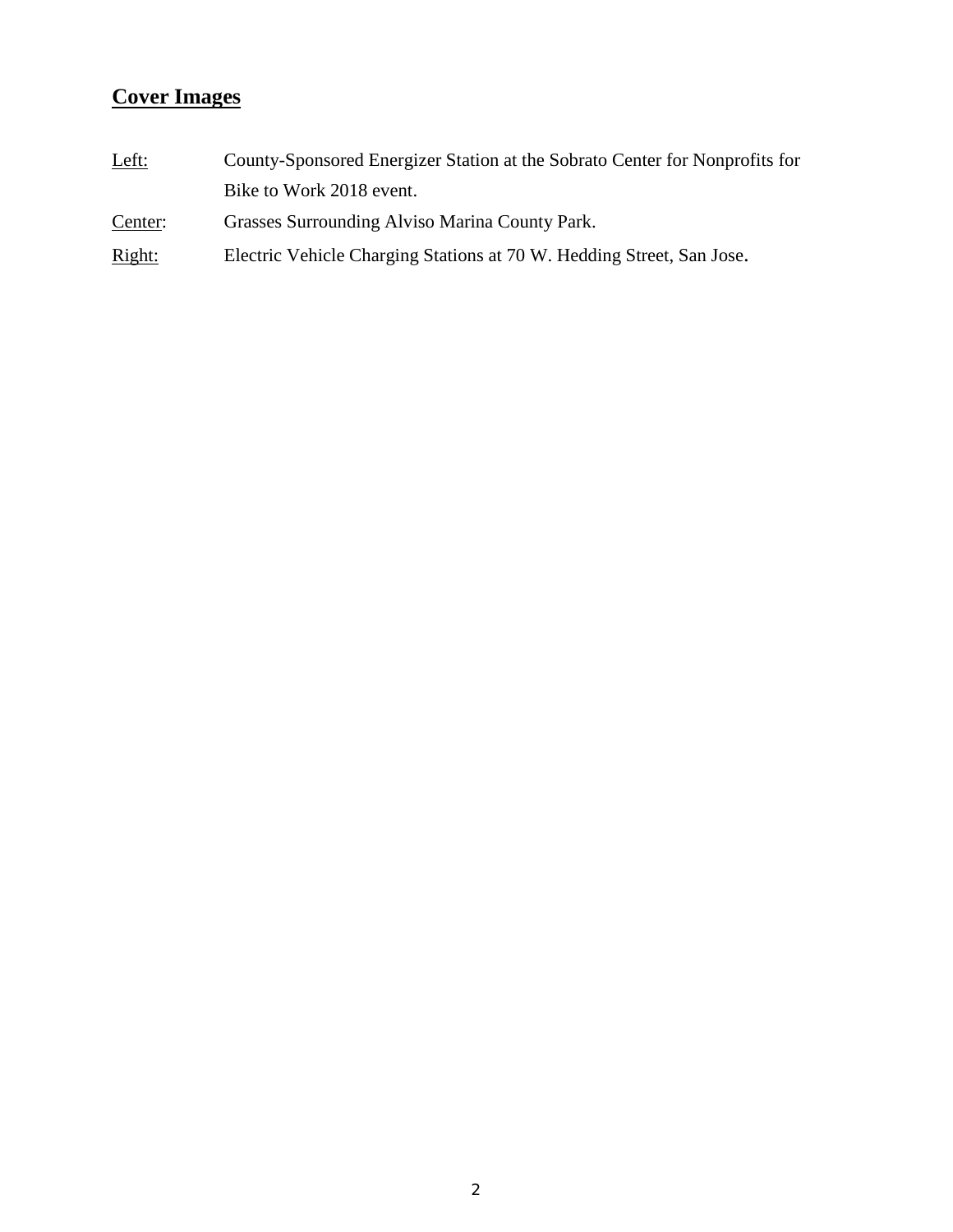(this page intentionally left blank)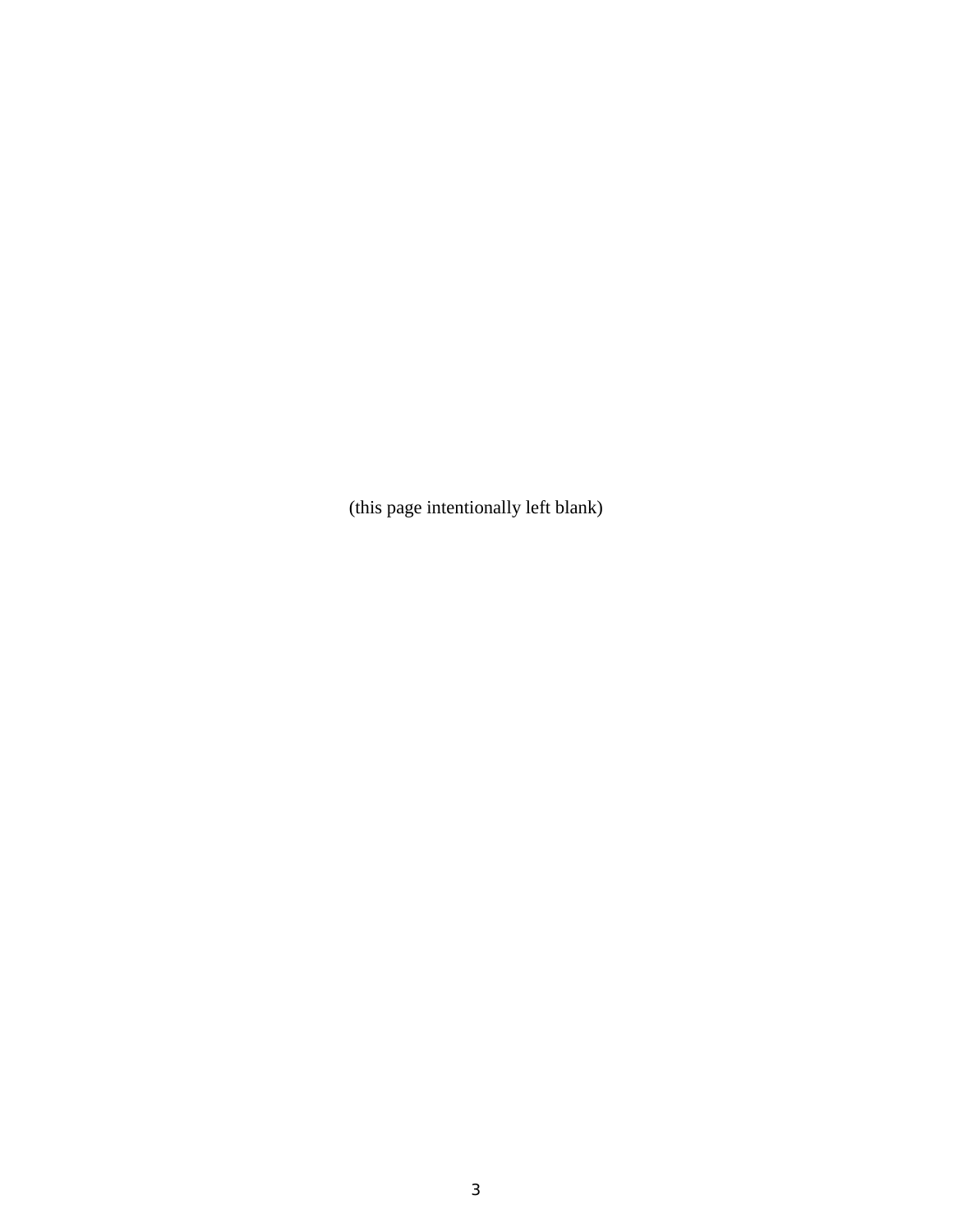## **TABLE OF CONTENTS**

## Contents

|                 | <b>INTRODUCTION</b>                                            |  |
|-----------------|----------------------------------------------------------------|--|
|                 |                                                                |  |
|                 |                                                                |  |
| A.              |                                                                |  |
|                 | A.1.                                                           |  |
|                 | A.2.                                                           |  |
|                 | A.3.                                                           |  |
|                 | $\mathbf{A.4.}$                                                |  |
| <i>B</i> .      |                                                                |  |
|                 | <b>B.1.</b>                                                    |  |
|                 | B.2.                                                           |  |
|                 | B.3.                                                           |  |
| $\mathcal{C}$ . |                                                                |  |
|                 | C.1.<br><b>Greenhouse Gas Reduction Goals and Monitoring23</b> |  |
|                 | C.2.                                                           |  |
|                 | C.3.                                                           |  |
|                 | C.4.                                                           |  |
|                 | C.5.                                                           |  |
| D.              |                                                                |  |
|                 |                                                                |  |
| $E$ .           |                                                                |  |
|                 |                                                                |  |
|                 |                                                                |  |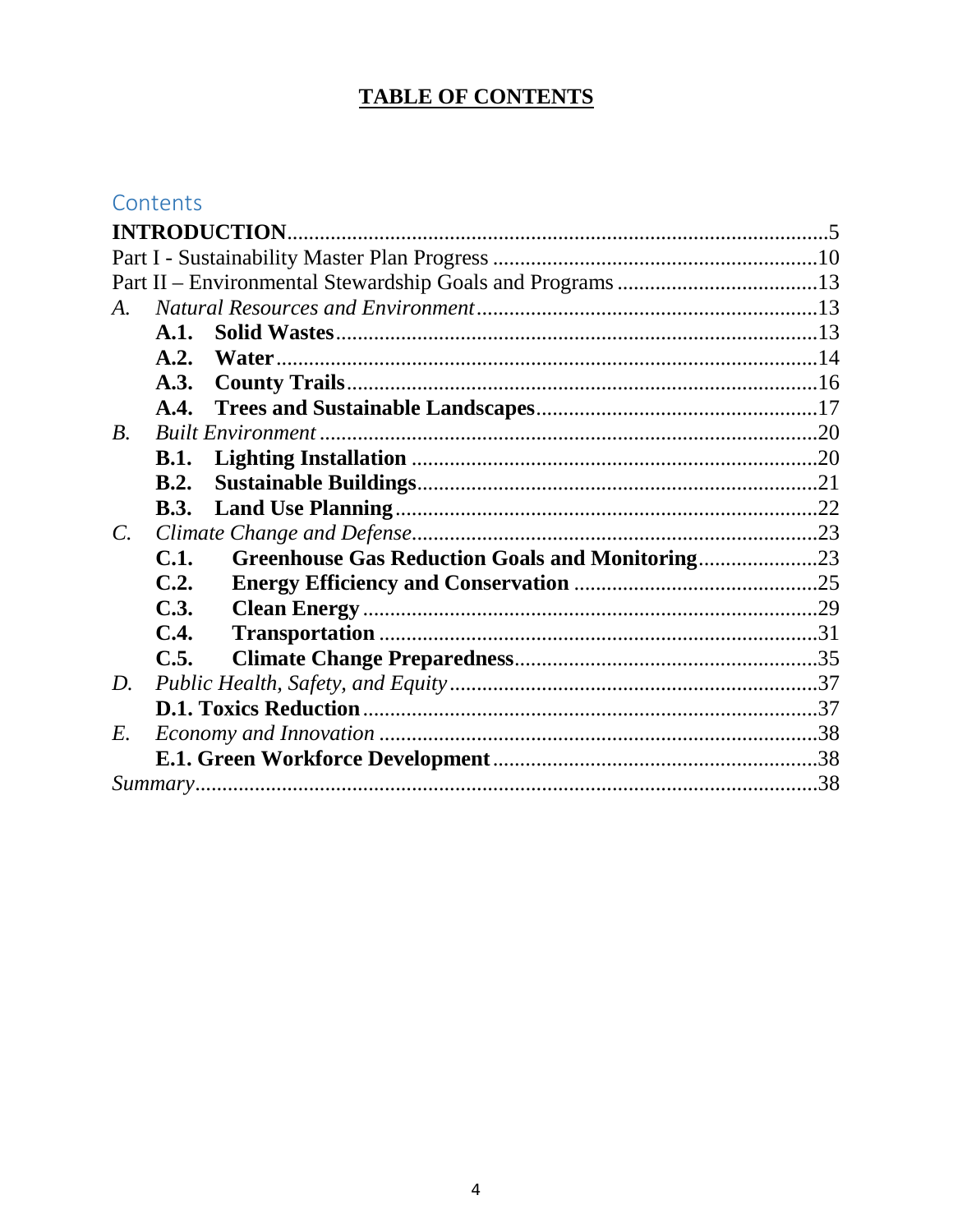## <span id="page-4-0"></span>**INTRODUCTION**

The County of Santa Clara is committed to "building and maintaining a healthy and safe community for current and future generations through preserving natural resources and the environment, fostering a healthy economy, and meeting the basic needs of all residents with respect and cultural awareness."<sup>[1](#page-4-1)</sup> These three elements – a healthy environment, vibrant economy, and social equity – provide the County's vision for "sustainability." Sustainability supports the County, its businesses and its residents' abilities to meet the needs of today without compromising the ability of future generations to meet their needs.

Because the County of Santa Clara Board of Supervisors recognized that the interrelationships among these elements are more important than any one element, the Board mandates the County to develop public policy and programs that pursue a thoughtful, balanced approach when interests compete.<sup>[2](#page-4-2)</sup> This balanced approach should focus new programs and policies primarily on shared interests, whenever possible.<sup>[3](#page-4-3)</sup> Our County is asked to "think sustainably" and utilize, when appropriate, an inclusive collaborative process that aims to produce visionary decisions today that will ensure a viable, thriving community for the future.<sup>[4](#page-4-4)</sup>

The Board further recognized three characteristics to fully integrating the County's commitment to sustainability:

- (1)A focus on serving the community, enhancing the economy, protecting local environmental resources and establishing a vision of sustainability for all programs and policies that the County will adopt;
- (2)Actions to build a sustainable governmental agency with a sound financial foundation, a diverse, innovative, productive workforce and a light environmental footprint; and,
- (3)Leadership in the community and the region with elected officials and staff working collaboratively with other counties, cities, agencies and organizations to develop solutions that provide widereaching benefits, and by setting an example of thoughtful, innovative, balanced approaches to policy and programs.[5](#page-4-5)

 $\overline{a}$ 

<span id="page-4-1"></span><sup>&</sup>lt;sup>1</sup> Santa Clara County Board of Supervisors Policy Manual, Part. 8.1, Sustainability, p. 8-1 (Adopted 4-27-10).

<span id="page-4-2"></span><sup>2</sup> *Ibid.*

<span id="page-4-3"></span><sup>3</sup> *Ibid.*

<span id="page-4-4"></span><sup>4</sup> *Ibid.*

<span id="page-4-5"></span><sup>5</sup> *Ibid* at 8-1, 8.2.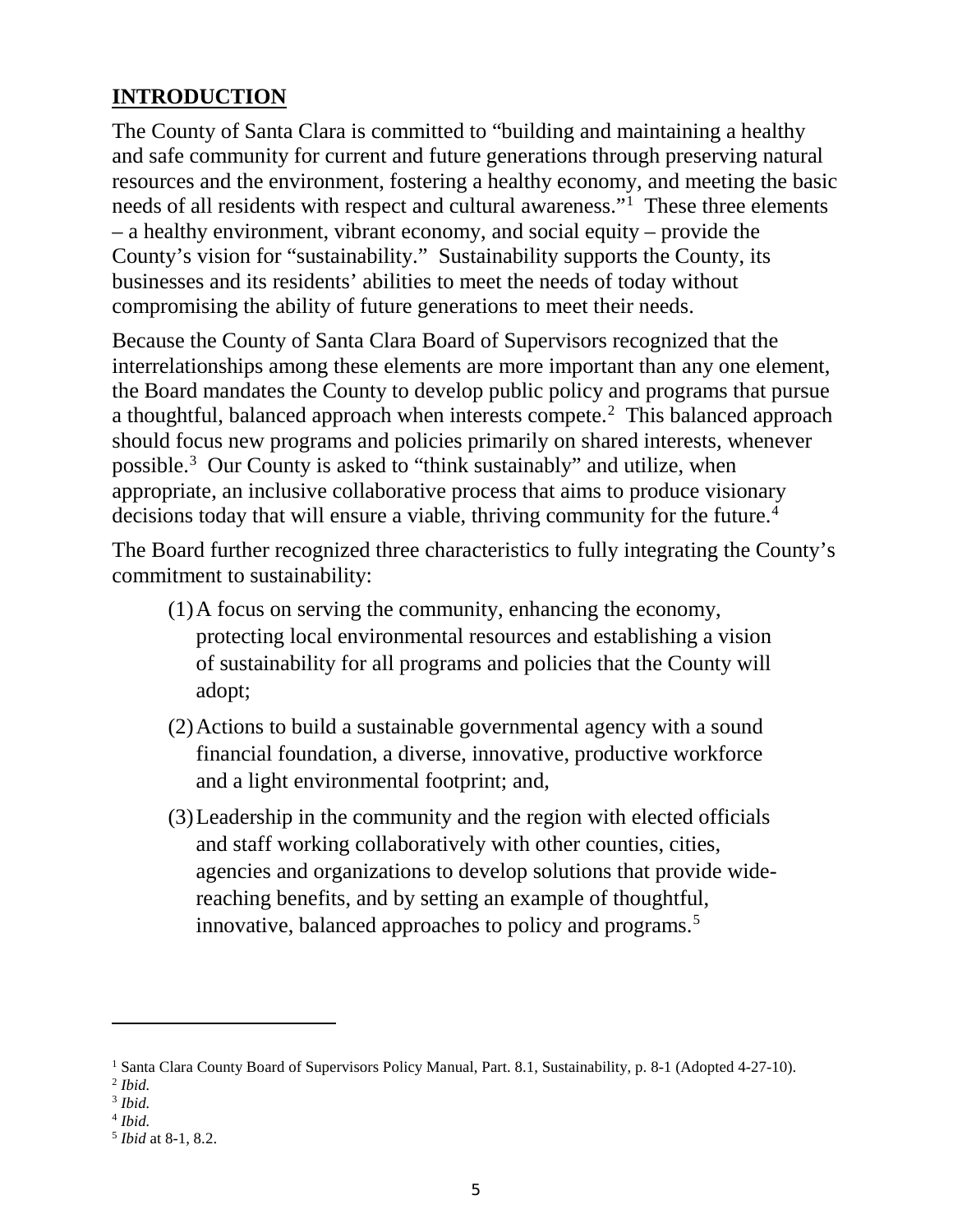The County's public servants are eager to advance a healthier environment, a vibrant economy, and social equity. Within each department, County employees are actively pursuing ways to do so. Furthermore, the County is currently developing a Sustainability Master Plan and management system that will actualize coordinated collaboration, and strategically balance and advance sustainability.

## **Report Scope and Organization**

On April 3, 2018, the County of Santa Clara Board of Supervisors (Board) adopted recommendations from the Finance and Government Operations Committee (FGOC) and the Housing, Land Use, Environment, and Transportation (HLUET) Committee to revise the Office of Sustainability's scope and schedule for reporting sustainability and climate defense progress. This *Sustainability and Climate Action Report* (*Report*) conforms to the Boards' new direction and describes through to June 1, 2018, the progress toward achieving the County's:

- Environmental Stewardship Goals;
- sustainability and climate action programs, policies, projects, and goals; and
- development of the Sustainability Master Plan.

*Part I* on this report provides an update on the Sustainability Master Plan's development and describes the efforts underway toward integrating sustainability principles, practices, and measures across the County organization, departments, and offices.

*Part II* provides a mid-year update on the County's eleven Environmental Stewardship Goals (ESGs), and the programs underway to advance goal progress.

## **Change in Schedule, Design, and Content of the Semi-Annual Report**

Previously, the Office of Sustainability (OOS) delivered semi-annual reports updating FGOC and the Board on sustainability and climate action programs. The OOS also reported monthly to the HLUET Committee on the County's progress toward achieving the eleven ESGs. A comprehensive ESG update was also prepared annually for FGOC and HLUET.

To harmonize and consolidate sustainability and climate action reporting schedules, both the FGOC and HLUET committees agreed to one semi-annual (i.e., mid-year) and annual (end-of-year) report that combined programs and ESG progress updates, thereby streamlining overall reporting.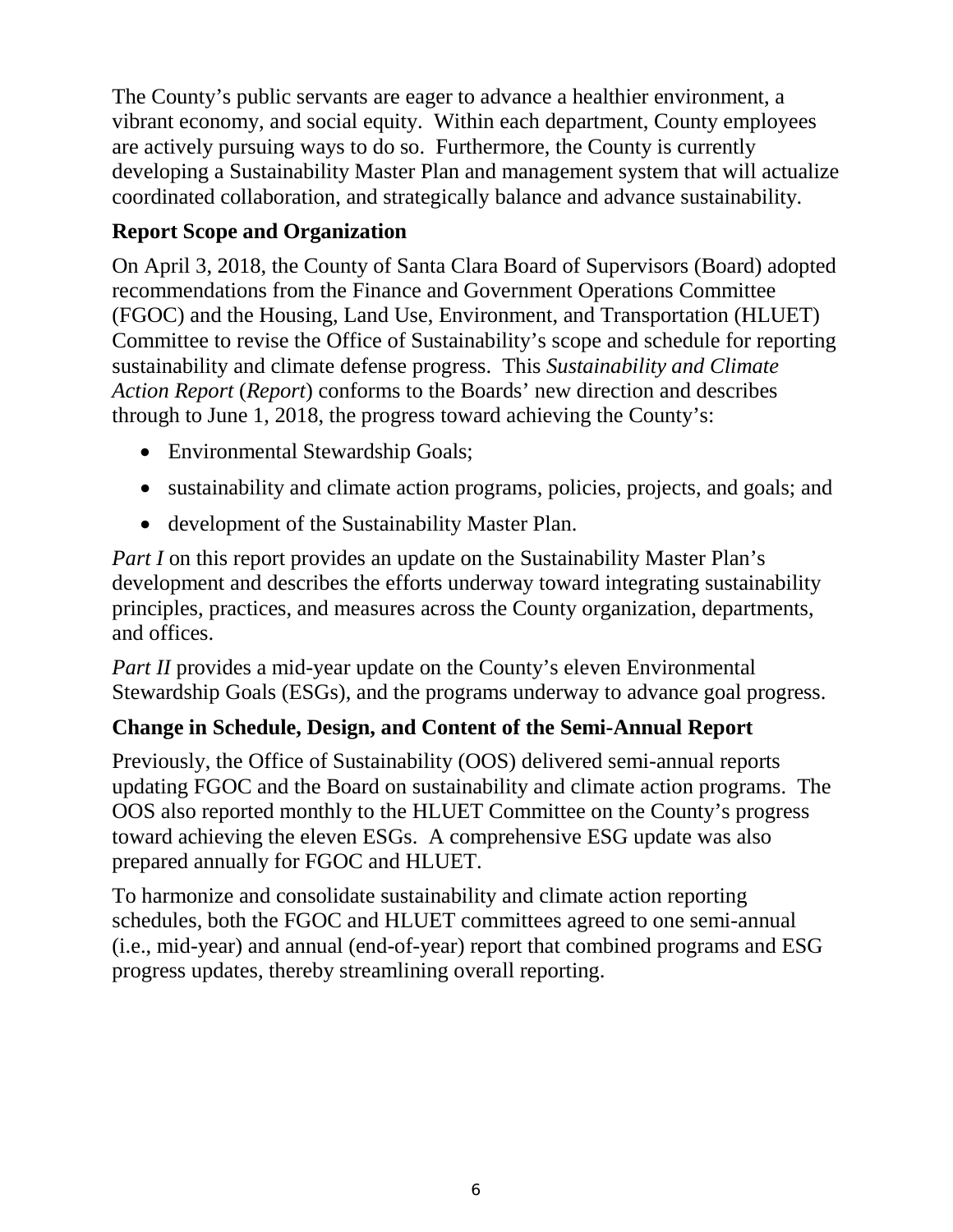With this consolidation, the report format has been changed to accommodate the expanded report scope and the categories being contemplated for the SMP's overall organization, to improve goal-achievement. Although many sustainability and climate defense initiatives can be placed under various classifications, the five key categories being considered for organizing the County's sustainability and climate defense efforts are:

- Natural Resources and Environment
- Built Environment
- Climate Change and Defense
- Public Health, Safety, and Equity
- Economy and Innovation

Therefore, each ESG and sustainability program has been assigned a key category and is presented under that applicable category.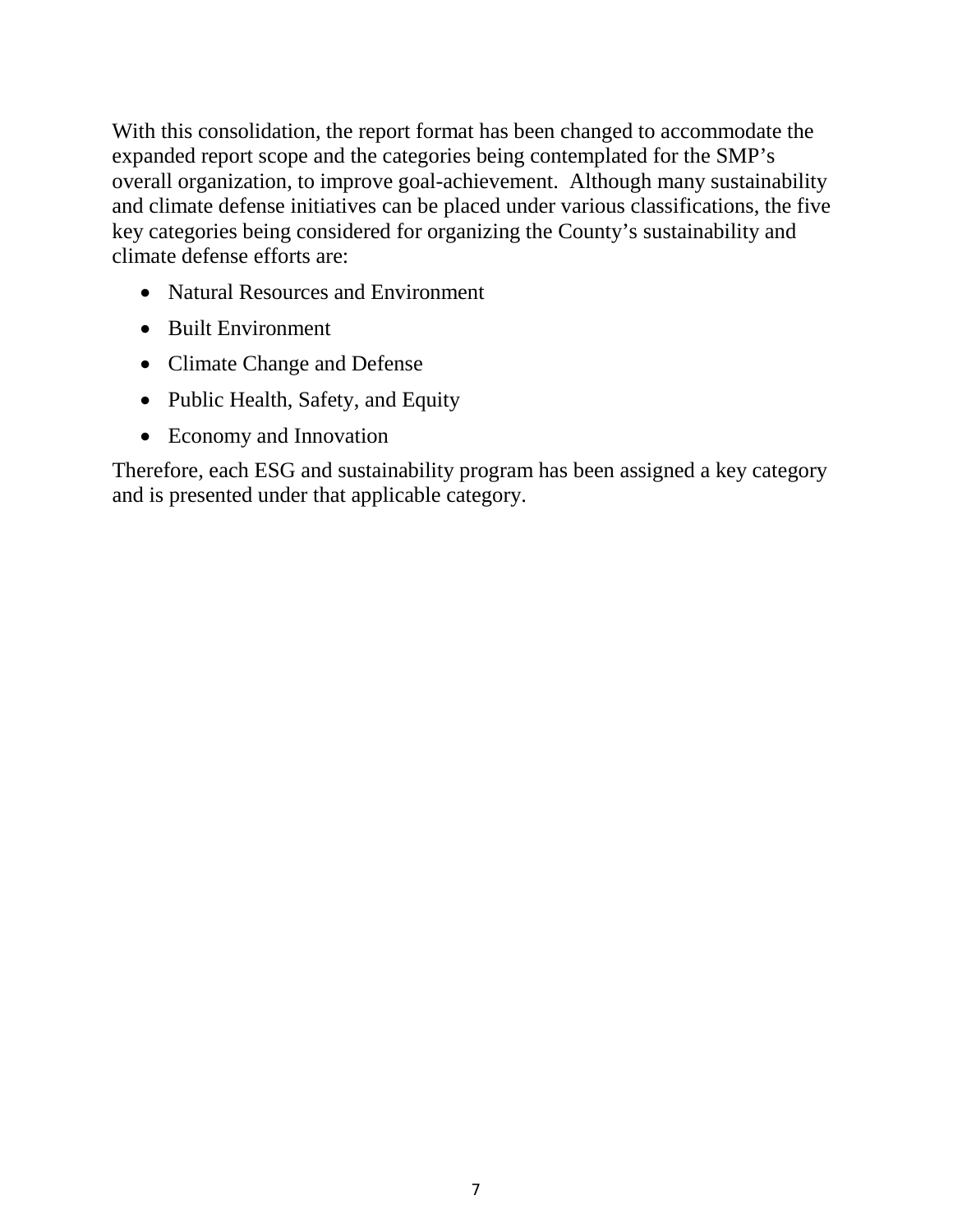## **ENVIRONMENTAL STEWARDSHIP GOALS (ESGS) MATRIX**

The *Environmental Stewardship Goals Matrix* below provides a cross-reference for the ESGs and accompanying programs.

| <b>ESG</b>     | Goal                                                                                                                                                                                                                                               | Category                                    | Part II              |
|----------------|----------------------------------------------------------------------------------------------------------------------------------------------------------------------------------------------------------------------------------------------------|---------------------------------------------|----------------------|
| #              |                                                                                                                                                                                                                                                    | <b>Reference</b>                            |                      |
| $\mathbf{1}$   | Ensure that 100% of light fixtures owned and<br>operated by the County, in buildings, on streets,<br>and in parks are at the highest energy efficiency<br>standard.                                                                                | <b>Built Environment</b>                    | B.1.1.               |
| $\overline{2}$ | Reduce per capita energy use by 50%.                                                                                                                                                                                                               | <b>Climate Change</b><br>and Defense        | C.2.1.               |
| 3              | Receive 100% of our electrical power from clean<br>renewable sources.                                                                                                                                                                              | <b>Climate Change</b><br>and Defense        | C.3.1.               |
| $\overline{4}$ | Ensure that 100% of County buildings are LEED<br>certified and require LEED standards for<br>construction in county land use jurisdictions.                                                                                                        | <b>Built Environment</b>                    | B.2.1.               |
| 5              | Divert 100% of county waste from landfills and<br>convert waste to energy.                                                                                                                                                                         | <b>Natural Resources</b><br>and Environment | A.1.1.               |
| 6              | Reduce our consumption of water by 20% and<br>recycle or beneficially reuse 100% of our waste<br>water.                                                                                                                                            | <b>Natural Resources</b><br>and Environment | A.2.1.               |
| 7              | Adopt a County General Plan with measurable<br>standards for sustainable development.                                                                                                                                                              | <b>Built Environment</b>                    | B.3.1.               |
| 8              | Ensure that 100% of public fleet vehicles are<br>electric, hybrid electric or run on alternative fuels.                                                                                                                                            | <b>Climate Change</b><br>and Defense        | C.4.1.               |
| 9              | Work with local governments and regional<br>authorities to ensure that all existing County trails<br>are interconnected with local and regional trails.                                                                                            | <b>Natural Resources</b><br>and Environment | $A.3.\overline{1}$ . |
| 10             | Plant 1,000 trees in unincorporated urban county<br>pockets and work with local governments and<br>agencies to build a comprehensive urban forest.                                                                                                 | <b>Natural Resources</b><br>and Environment | A.4.1.               |
| 11             | Increase the available blue and white collar "clean"<br>and green workforce" course/trainings available<br>regionally and in Santa Clara County and help<br>place 20,000 trainees and graduates in the regional<br>labor force by the end of 2013. | Economy and<br>Innovation                   | E.1.                 |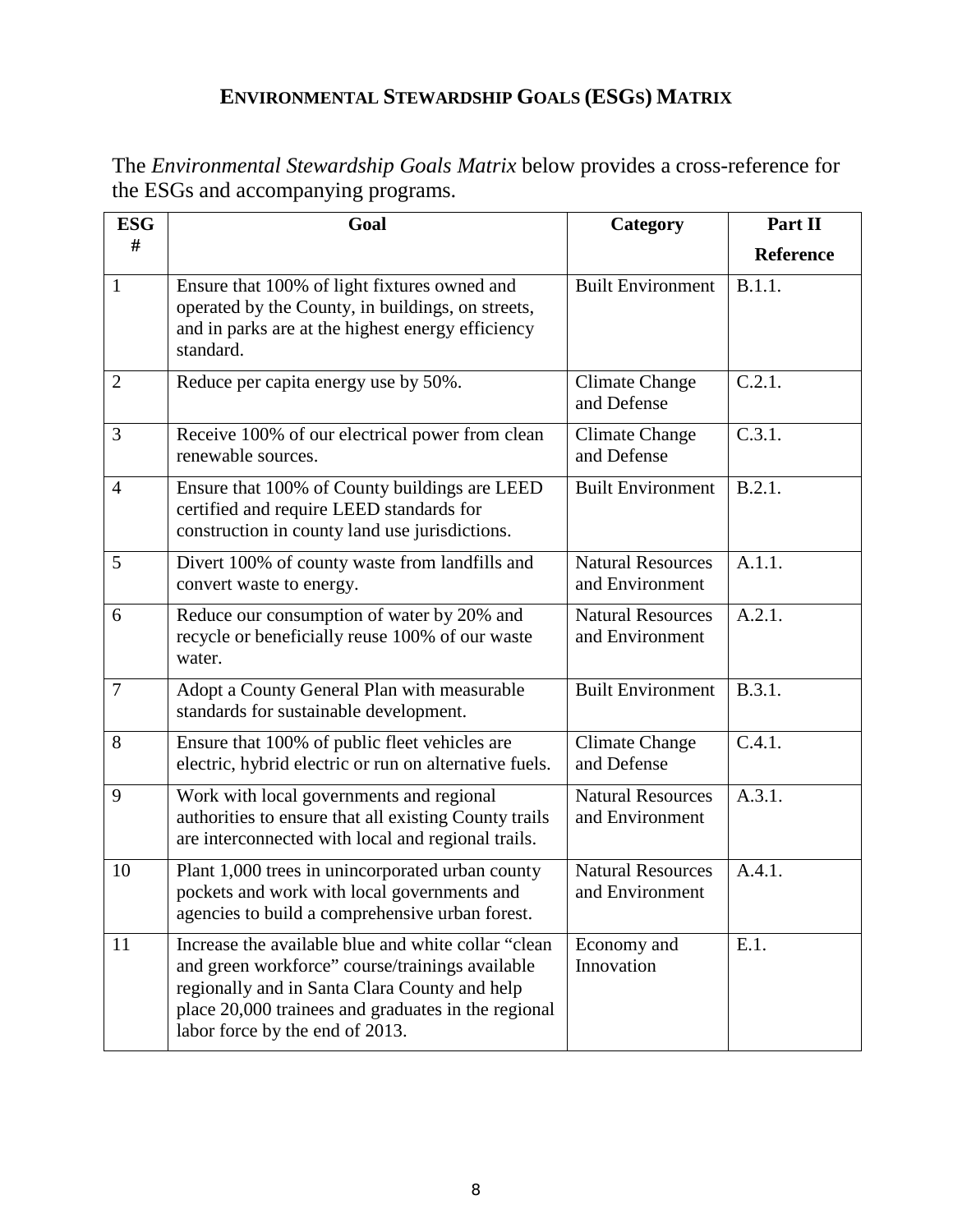| <b>County Size and Scope</b>                        | FY 2017-2018 |
|-----------------------------------------------------|--------------|
| Total Number of Employee Positions <sup>6</sup>     | 18,354       |
| Total Acres of Land Managed (FAF <sup>7</sup> only) | 27           |
| Total Number of Buildings Owned (FAF only)          | 239          |
| Total Number of Buildings Leased (FAF only)         | 62           |
| Total Building Gross Square Feet (Owned, FAF Only)  | 5,185,000    |
| Total Building Gross Square Feet (Leased, FAF Only) | 1,430,000    |
| Total Number of Fleet Vehicles Owned <sup>8</sup>   | 1645         |
| <b>Total Number of Fleet Vehicles Leased</b>        | $\theta$     |

 $\overline{a}$ 

<span id="page-8-0"></span><sup>6</sup> County of Santa Clara, FY18 Adopted Budget.

<span id="page-8-2"></span><span id="page-8-1"></span> $7$  Facilities and Fleet Department (FAF) managed land / facilities only.

<sup>&</sup>lt;sup>8</sup> FAF and Parks and Recreation Departments' fleet vehicles only; does not include Roads and Airports Department.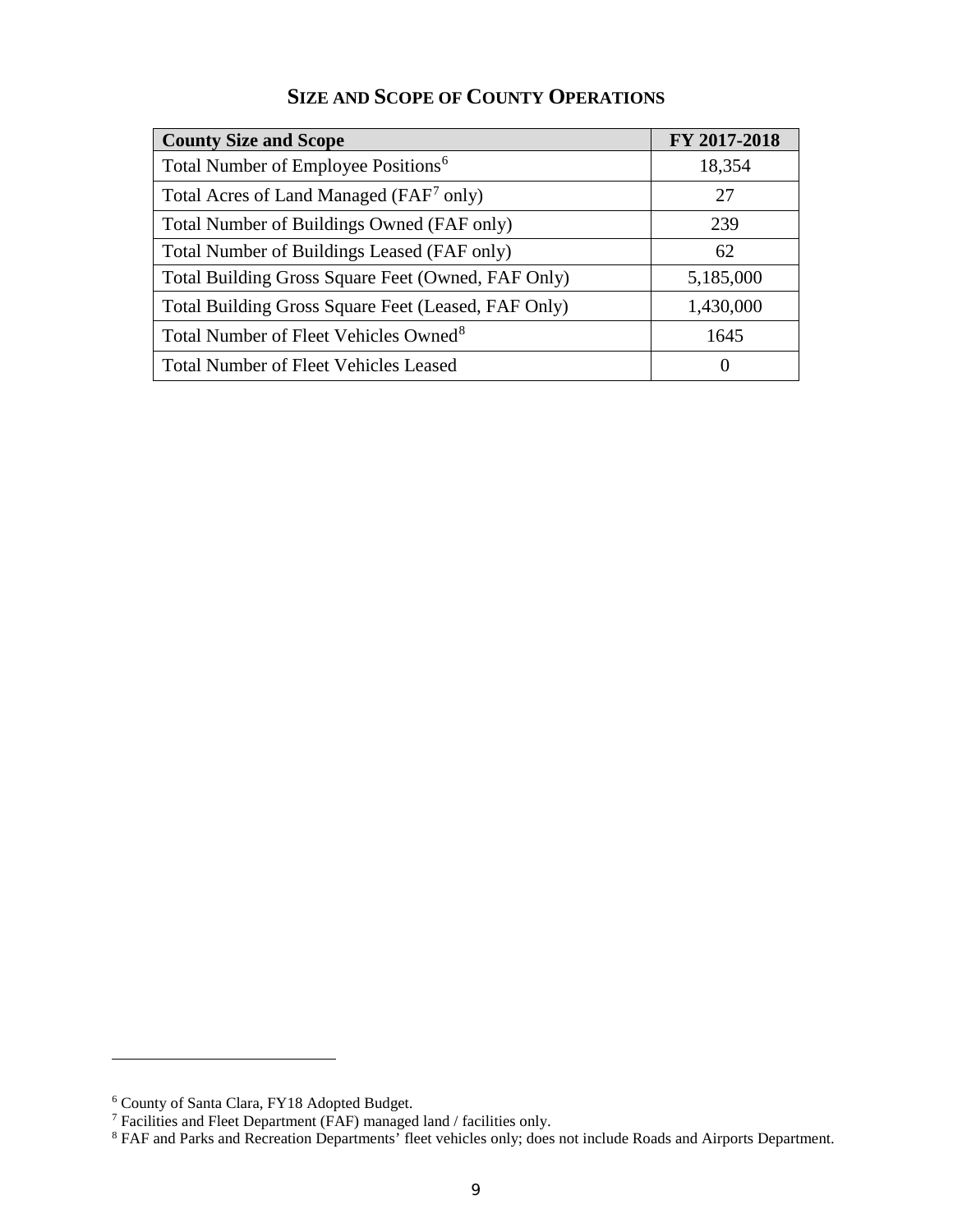## **Part I - Sustainability Master Plan Progress**

<span id="page-9-0"></span>On April 3, 2018 the Board adopted the Sustainability Master Plan Framework (Framework), which outlines the development of a Sustainability Master Plan (SMP) and management system to further the County's sustainability vision and goals. One of the primary objectives of the SMP is to develop effective mechanisms for both intra-County and regional collaboration to advance sustainability. The SMP Framework is designed to result in the structures and means to increase collaboration for improved sustainability. Through increased collaboration, the County can better: prioritize and streamline efforts; leverage expertise and relationships; increase staff and community awareness; promote sustainable thinking; reduce redundancies; and, support balanced sustainable decision-making.

Progress toward developing the SMP is as follows:

• Sustainability Master Plan Kick-off meeting with Raimi + Associates

OOS held two phone conferences with Raimi + Associates (Raimi), the consultant team selected in mid-2017 through an Informal Competitive Recruitment, and met with Raimi on May 8th. OOS and Raimi discussed revisions to the original work scope, overall coordination, outcomes desired, and the SMP schedule. Work scope revisions are needed because the approved Framework's new emphasis on developing a sustainability management system is a significant element that was absent from the original work scope.

## • OOS Staff Training

On May 17, 2018, OOS staff received comprehensive, day-long training on the SMP and the sustainability management system's development.

• Sustainability Coordinators and the Sustainable County Working Group

OOS, in consultation with Raimi, assembled a list of departments and offices whose programs, activities, goods, or services are anticipated to most significantly impact County sustainability goals. The directors of these departments and offices were emailed and requested to assign a Sustainability Coordinator to participate in the Sustainable County Working Group (SCWG) and be a liaison to OOS. Departments and offices were also requested to complete an initial "sustainability survey" to identify the key five to ten programs, activities, goods, or services within their areas that positively or negatively impact County sustainability.

The survey information will be used to inform the first SCWG meeting scheduled for June 7, 2018. This meeting will be an information and training session to orient the Sustainability Coordinators to the future work and to arrange for subsequent one-on-one meetings with key departmental personnel.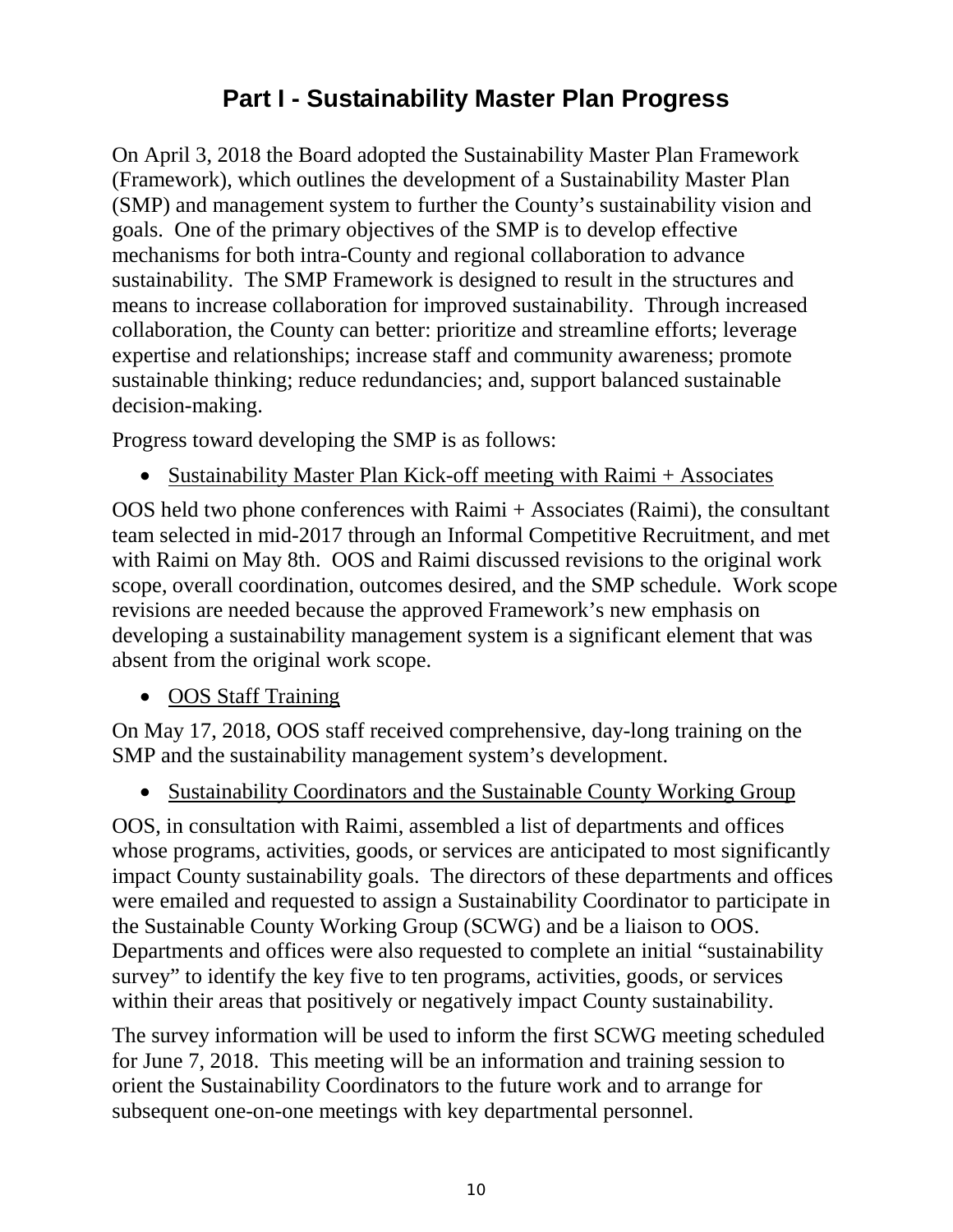The following departments were invited to this initial SCWG meeting, and have assigned coordinators and completed surveys as follows:

| <b>Department / Agency</b>                                                  | <b>Assigned</b><br>Coordinator | Completed<br><b>Survey</b> |  |
|-----------------------------------------------------------------------------|--------------------------------|----------------------------|--|
| <b>Child Support Services</b>                                               | Y                              | Y                          |  |
| <b>Consumer and Environmental Protection</b><br>Agency                      | Y                              | Y                          |  |
| <b>CEO</b> - Procurement Office                                             | Y                              | Y                          |  |
| CEO - Risk Management Office                                                | Y                              | $n/a*$                     |  |
| CEO - Office of Budget & Analysis                                           | Y                              | $n/a*$                     |  |
| CEO - Office of Cultural Competency                                         | Y                              | Y                          |  |
| Department of Planning and Development                                      | Y                              | Y                          |  |
| <b>Employee Services Agency</b>                                             | Y                              | Y                          |  |
| Facilities and Fleet Department                                             | Y                              | Y                          |  |
| Finance Agency                                                              | Y                              | Y                          |  |
| <b>Information Services Department</b>                                      | Y                              | Y                          |  |
| Office of Emergency Services                                                | Y                              | Y                          |  |
| Parks and Recreation Department                                             | Y                              | Y                          |  |
| Roads and Airports Department                                               | Y                              | Y                          |  |
| <b>Public Health Department</b>                                             | Y                              | Y                          |  |
| <b>Health and Human Services</b>                                            | Y                              | Y                          |  |
| Social Services Agency                                                      | $\overline{\mathbf{Y}}$        | Y                          |  |
| <b>Supportive Housing</b>                                                   | Y                              | Y                          |  |
| <b>Local Agency Formation Commission</b><br>(LAFCO)                         | Y                              | Y                          |  |
| *n/a: indicates department was not asked to return the survey at this time. |                                |                            |  |

Other departments that are important to County sustainability, and which have not yet been contacted (e.g., public safety and justice departments), will be invited to participate in a subsequent meeting to focus, in part, on their unique activities.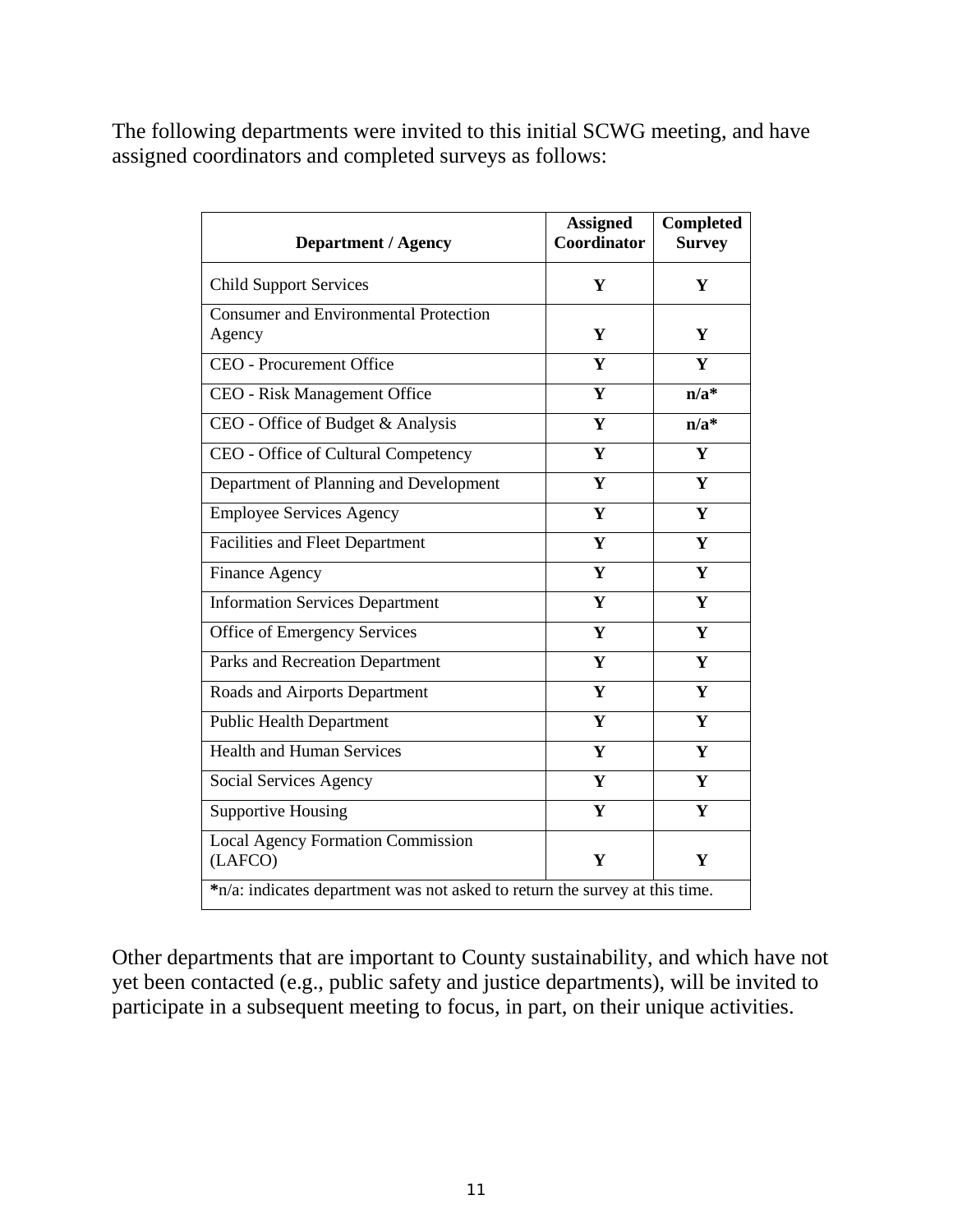#### • Urban Forest and County Tree Management Guidance and Plan

On April 12, 2018, OOS Integrated Pest Management (IPM) met with representatives from Roads and Airports (RDA), Facilities and Fleet (FAF) and the Parks and Recreation (Parks) departments to discuss Environmental Stewardship Goal  $#10<sup>9</sup>$  $#10<sup>9</sup>$  $#10<sup>9</sup>$  and departmental challenges regarding tree planting and management. This purpose of this SMP sub-workgroup is to explore and identify departmental challenges, propose solutions, and share best practices aimed at creating sustainable tree management practices and, ultimately, a County forest plan. The second "County Tree Management" workgroup meeting was held May 30, 2018. Participants agreed, as a first step, to allocate staff resources to develop a County Tree Management Guide and department-specific plans or policies. As the County coordinates internal tree-management practices, this workgroup will be further encouraged to consider strategies for addressing the Board's goal to create a County Urban Forest.

 $\overline{a}$ 

<span id="page-11-0"></span><sup>9</sup> Plant 1,000 trees in unincorporated urban county pockets and work with local governments and agencies to build a comprehensive urban forest.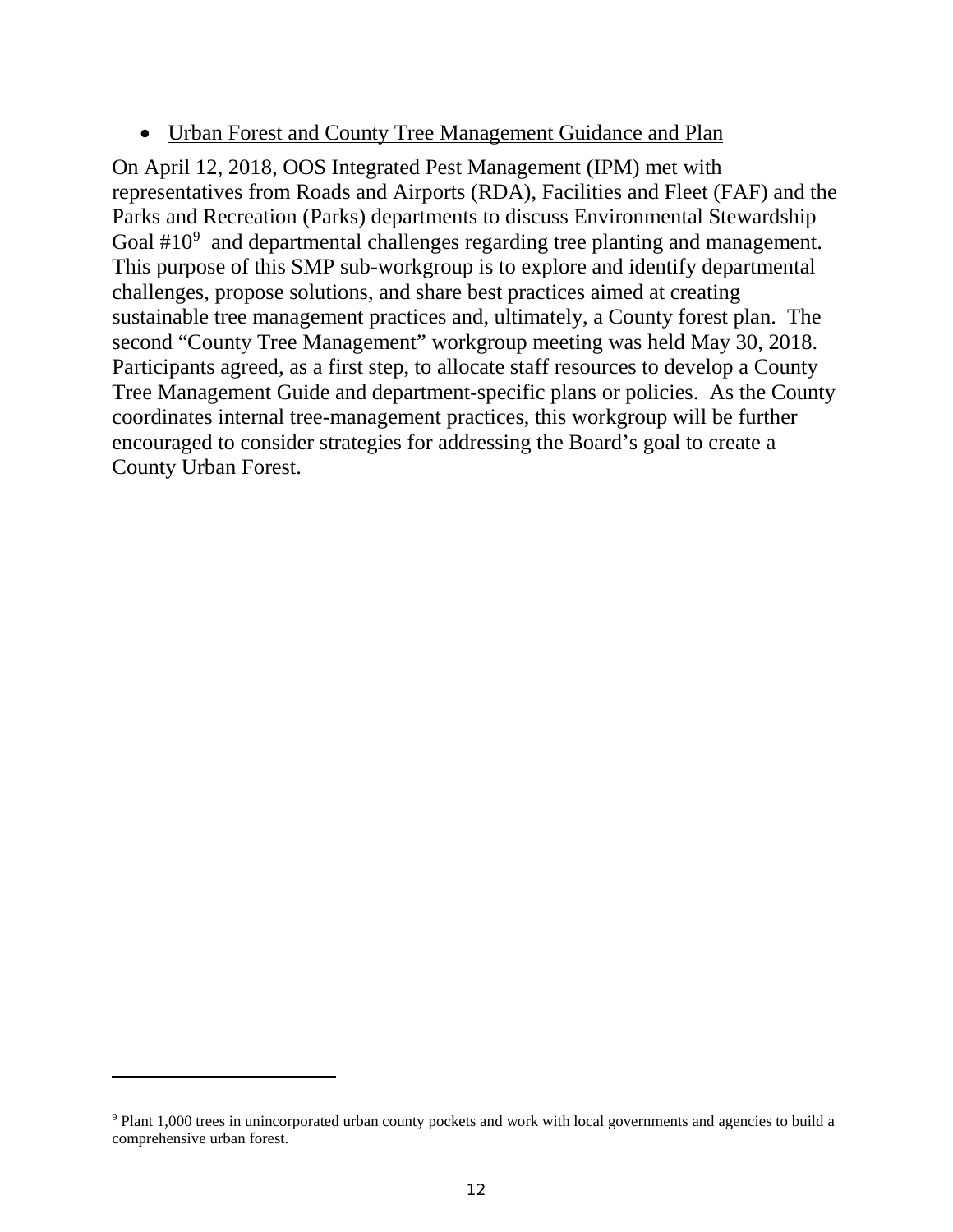## <span id="page-12-1"></span><span id="page-12-0"></span>**Part II – Environmental Stewardship Goals and Programs** *A.Natural Resources and Environment*

## <span id="page-12-2"></span>**A.1. Solid Wastes**

### **A.1.1. ENVIRONMENTAL STEWARDSHIP GOAL #5**

*Divert 100% of county waste from landfills and convert waste to energy.*



**Figure 1:** Waste Diversion Percentages at County Facilities.

## **A.1.2. SOLID WASTE PROGRAMS**

#### **(1) Zero Waste Program for County Facilities**

Republic Services, the contracted hauler responsible for County sites in San Jose and Milpitas, reported a 75 percent waste diversion rate in December of 2017 for both planned and unplanned services, as shown in Figure 1. This was an increase of 58 percent over the 17 percent diversion rate in 2009. An overall analysis of the County waste stream is underway and will be provided at the annual report update. The Administration continues to update, expand, and provide outreach on the Zero Waste Program (ZWP) at County facilities.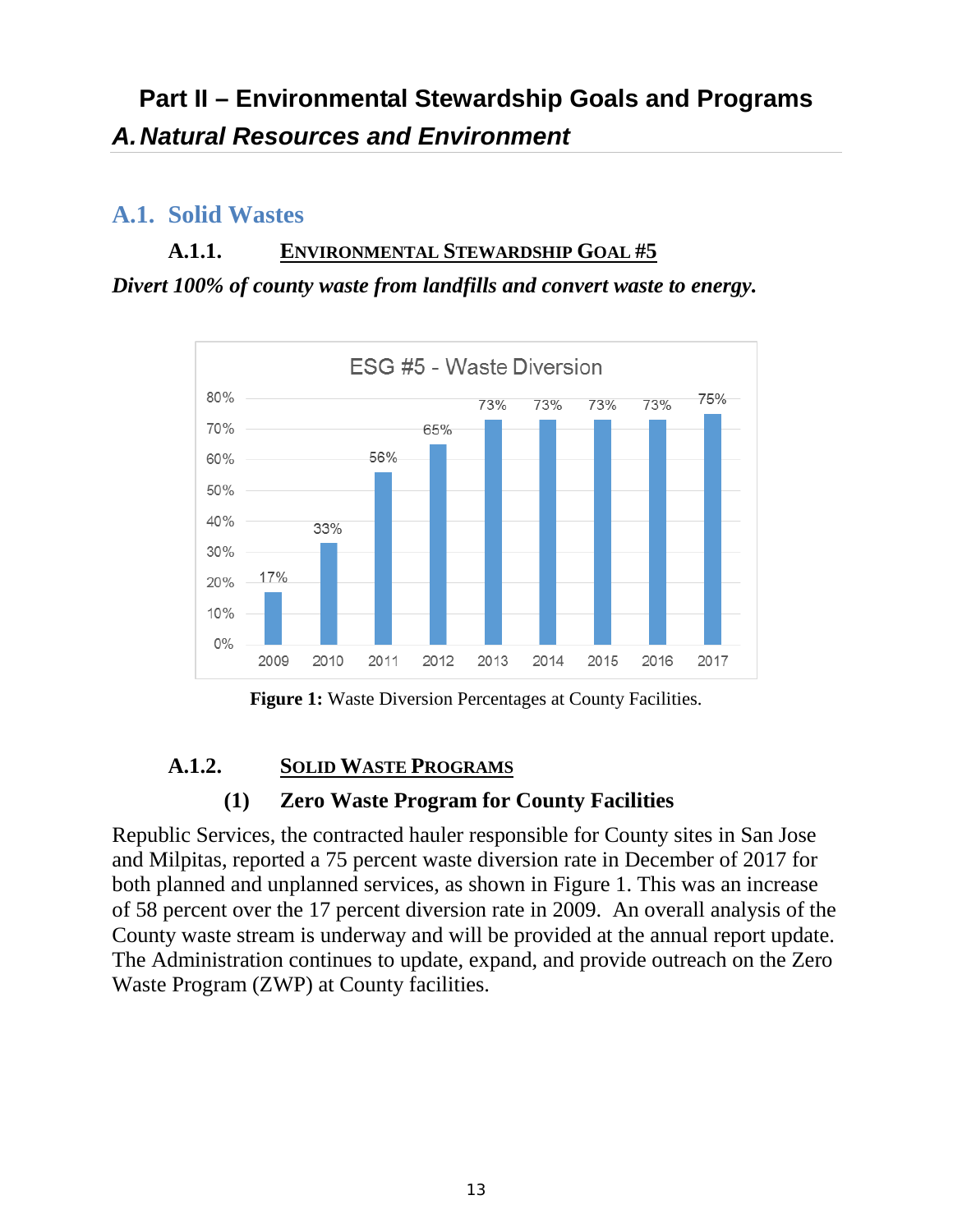Semi-annually, FAF produced a Zero Waste Report<sup>[10](#page-13-1)</sup> that was submitted to the Board. Going forward, the Zero Waste reporting will be incorporated into the semi-annual and the annual *Reports*.

The contract with Republic is set to expire September 2019, allowing the County to incorporate additional sustainability strategies related to waste within the scope of services. At the April 19, 2018, HLUET meeting the Administration recommended moving forward with an Request for Proposal (RFP) that enables proposal scopes to include the County's existing base services and the option to propose innovative technologies for 100 percent diversion through "waste to energy" options, or other means.<sup>[11](#page-13-2)</sup> Base services include the collection and processing of the County's solid waste for both composting and recycling, which divert wastes from landfill, and also landfill disposal. Additionally, the County will request that the proposals provide an option for County self-haul disposal services that meets both the diversion goals and cost competitive objectives of the County. Including this option will support County waste diversion goals by enabling County departments that self-haul to use this contract once awarded.

The optional service to employ waste to energy technology will allow vendors to propose innovative strategies or pilots for the County to consider. Proposers will have the option of directly providing innovative services or sub-contracting to another provider that meets County requirements. Examples of innovative technologies may include a small-scale anaerobic digester that can process organic waste to capture biogas and generate finished compost. The RFP will require proposers to provide a cost schedule for base services and pricing estimates for optional innovative processing services as separate line items. Business practices that highlight environmental stewardship and innovation will be considered as part of the solicitation and evaluation criteria. The Administration anticipates releasing the RFP in the fourth quarter of 2018.

## <span id="page-13-0"></span>**A.2. Water**

 $\overline{a}$ 

#### **A.2.1. Environmental Stewardship Goal #6**

#### *Reduce our consumption of water by 20% and recycle or beneficially reuse 100% of our waste water.*

FAF regularly reports on facility water consumption. Despite an increase in the County real estate portfolio, which includes office buildings, detention facilities,

<span id="page-13-1"></span> $10$  Additional details regarding the Zero Waste Report can be found within the February 8, 2018 FGOC Meeting Minutes, *available at:* [http://sccgov.iqm2.com/Citizens/Detail\\_LegiFile.aspx?&ID=89825](http://sccgov.iqm2.com/Citizens/Detail_LegiFile.aspx?&ID=89825) (as of 6/5/18)

<span id="page-13-2"></span><sup>&</sup>lt;sup>11</sup> Options may include "waste to energy"/ anaerobic digestion. Detailed information can be found in the January 18, 2018 HLUET Meeting Minutes, *available at:*[http://sccgov.iqm2.com/Citizens/Detail\\_LegiFile.aspx?&ID=89456](http://sccgov.iqm2.com/Citizens/Detail_LegiFile.aspx?&ID=89456) *(as of 6/5/18)*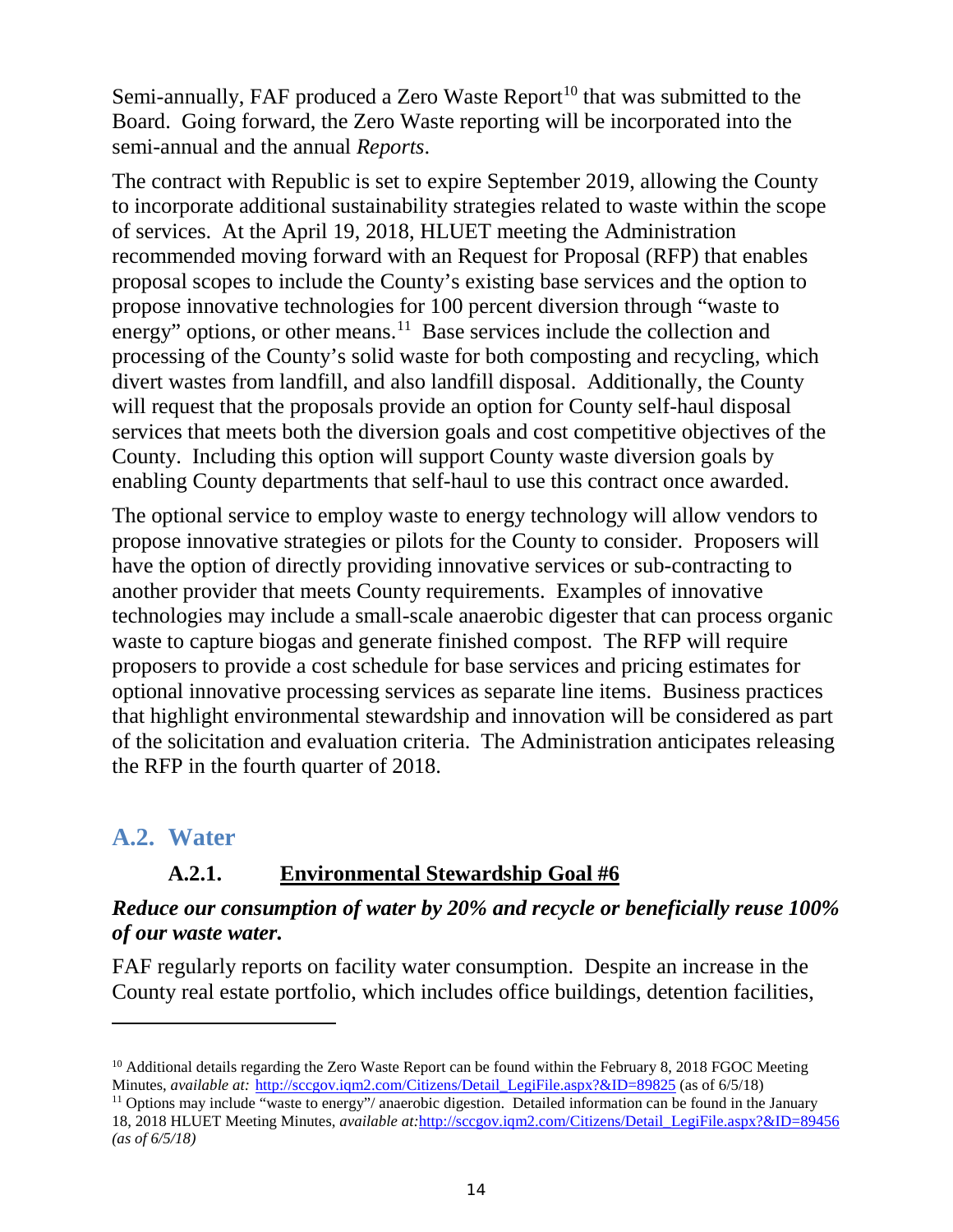and health clinics, water usage has decreased. Figure 2 shows that year-end consumption of potable water in FAF serviced facilities' decreased approximately 41.5 percent to 190,331 CCF<sup>[12](#page-14-0)</sup> of water in 2017 compared to the 2009 baseline of 325,307 CCF. Unfortunately, recycled water use in 2017 decreased by 2,332 CCF (approximately 16.3 percent) compared to the 2009 baseline.



**Figure 2:** FAF-Serviced Facilities Potable and Recycled Water Usage.

## **A.2.2. WATER PROGRAMS**

#### **(1) Recycled Water**

Recycled water use preserves the drinking water supply and helps the County achieve cost savings because recycled water typically costs less than potable water. There are currently six facilities that use recycled water, including the new Downtown Health Center.

 $\overline{a}$ 

<span id="page-14-0"></span><sup>&</sup>lt;sup>12</sup> One CCF is equivalent to 748 gallons.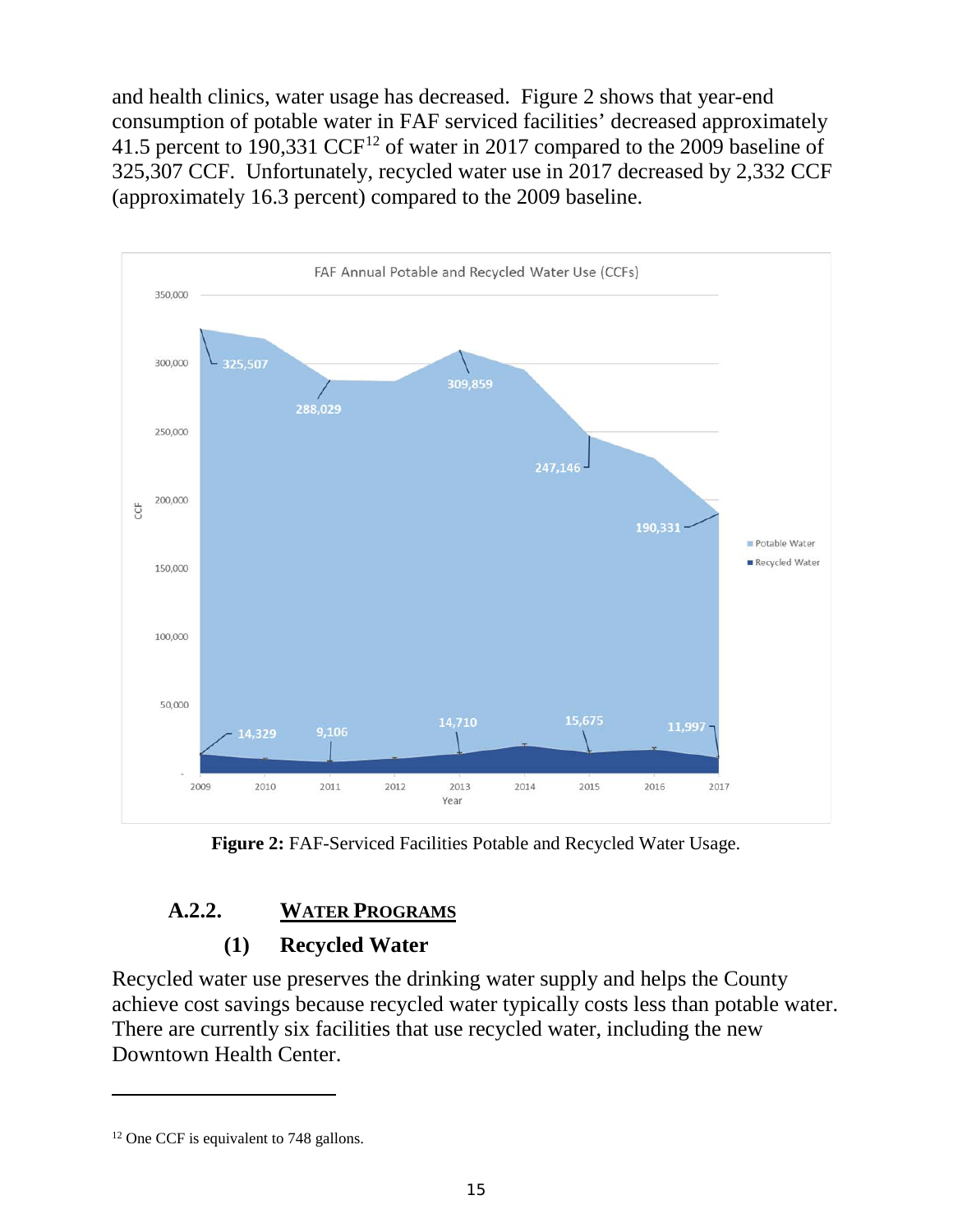### **(2) Charcot Recycled Water Project**

FAF is coordinating with the San Jose Water Company on a recycled water project to link the Charcot Campus irrigation system into the existing recycled water pipeline so that recycled water can be used for landscape irrigation. The San Jose Water Company has completed an audit and designs for a recycled water retrofit for the Charcot Campus and submitted a recycled water application to the California Division of Drinking Water (DDW). Upon DDW's application approval, San Jose Water Company will begin the construction phase, anticipated to begin in Quarter 4 of 2018. Using recycled water for irrigation will save approximately 3.5 million gallons of potable water annually, not only preserving the drinking water supply but also providing an estimated \$2,200 in annual savings because recycled water is about 10 percent less expensive than potable water.

## <span id="page-15-0"></span>**A.3. County Trails**

 $\overline{a}$ 

#### **A.3.1. ENVIRONMENTAL STEWARDSHIP GOAL #9**

#### *Work with local governments and regional authorities to ensure that all existing County trails are interconnected with local and regional trails.*

The most recent comprehensive countywide trails report by the Parks Department in March  $2015^{13}$  $2015^{13}$  $2015^{13}$  identified 791 remaining miles needed to connect all existing County trails with local and regional trails. Figure 3 shows the progress that Parks has reported on this goal through March 2015. In 1995, there were 147 miles (18 percent) of trail interconnections completed, 64 miles (8 percent) were partially completed, and 584 miles (73 percent) were identified for future development. As of January 2015, 40 percent (316 miles) are complete, 1 percent (8 miles) are partially complete, and 59 percent (471 miles) remain identified for future development.

<span id="page-15-1"></span><sup>13</sup>*See* Parks and Recreation Department, *Countywide Trails Prioritization and Gaps Analysis: Informational Report* (Mar. 17, 2015), which reports progress on the *Santa Clara County Trails and Pathways Master Plan* (1978), as revised in 1995.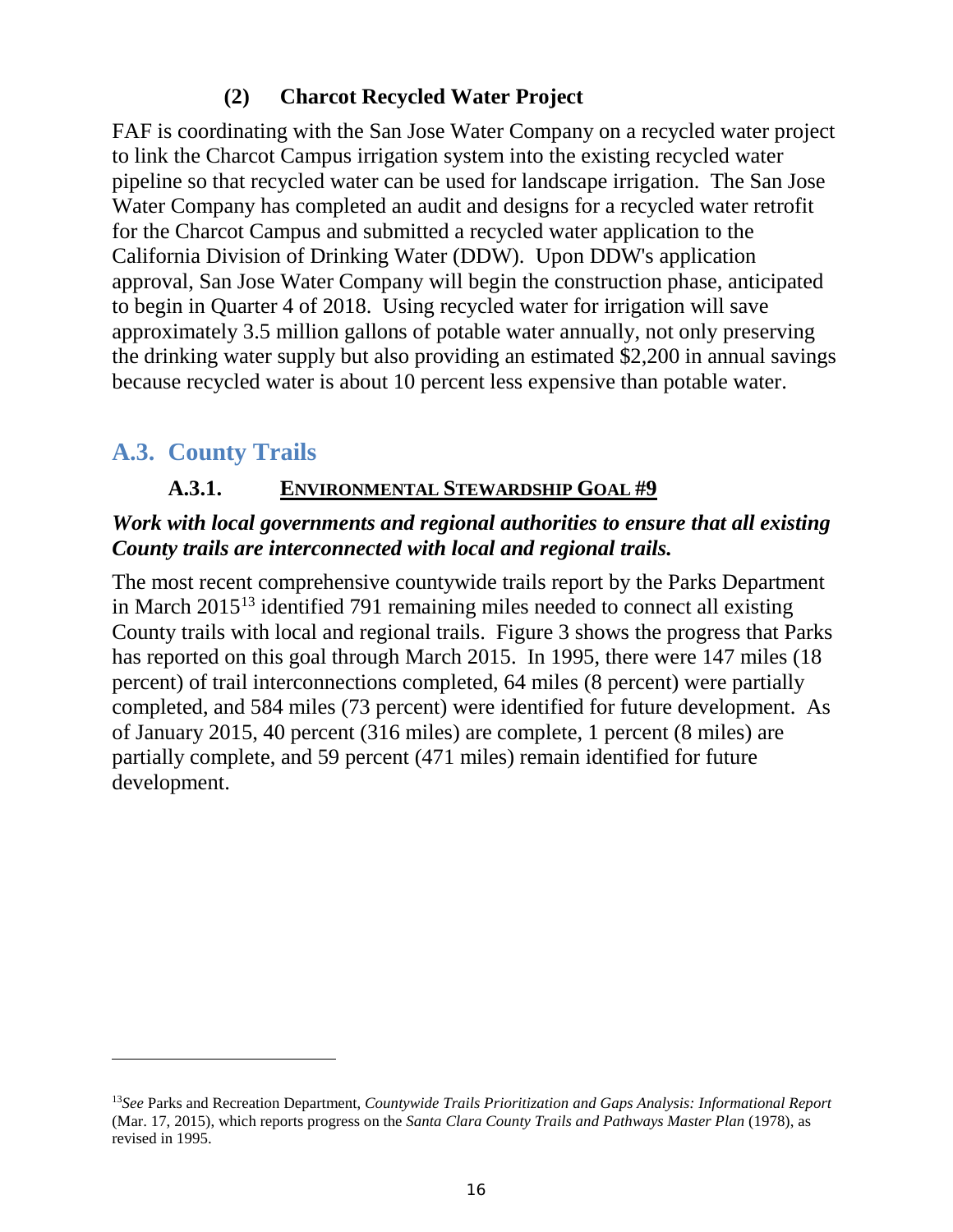

**Figure 3:** Countywide Trail Completion.

## **(1) COUNTY TRAIL PROGRAMS**

The OOS will be meeting with the Parks Department during the SMP development process to understand how the County Trail Program is currently organized and implemented.

## <span id="page-16-0"></span>**A.4. Trees and Sustainable Landscapes**

## **A.4.1. ENVIRONMENTAL STEWARDSHIP GOAL #10**

### *Plant 1,000 trees in unincorporated urban county pockets and work with local governments and agencies to build a comprehensive urban forest.*

The County planted 554 trees (55 percent) between 2011 and 2015 under a contract with the volunteer-based non-profit organization Our City Forest (OCF), as shown below in Figure 4. OCF is currently under a new contract with the OOS IPM program in support of ESG 10. Under the new agreement, during the past year an additional 47 trees were planted and OCF aims to find sites for 200 additional trees. OCF anticipates that all 200 trees will be planted by the end of the contract term in April 2019.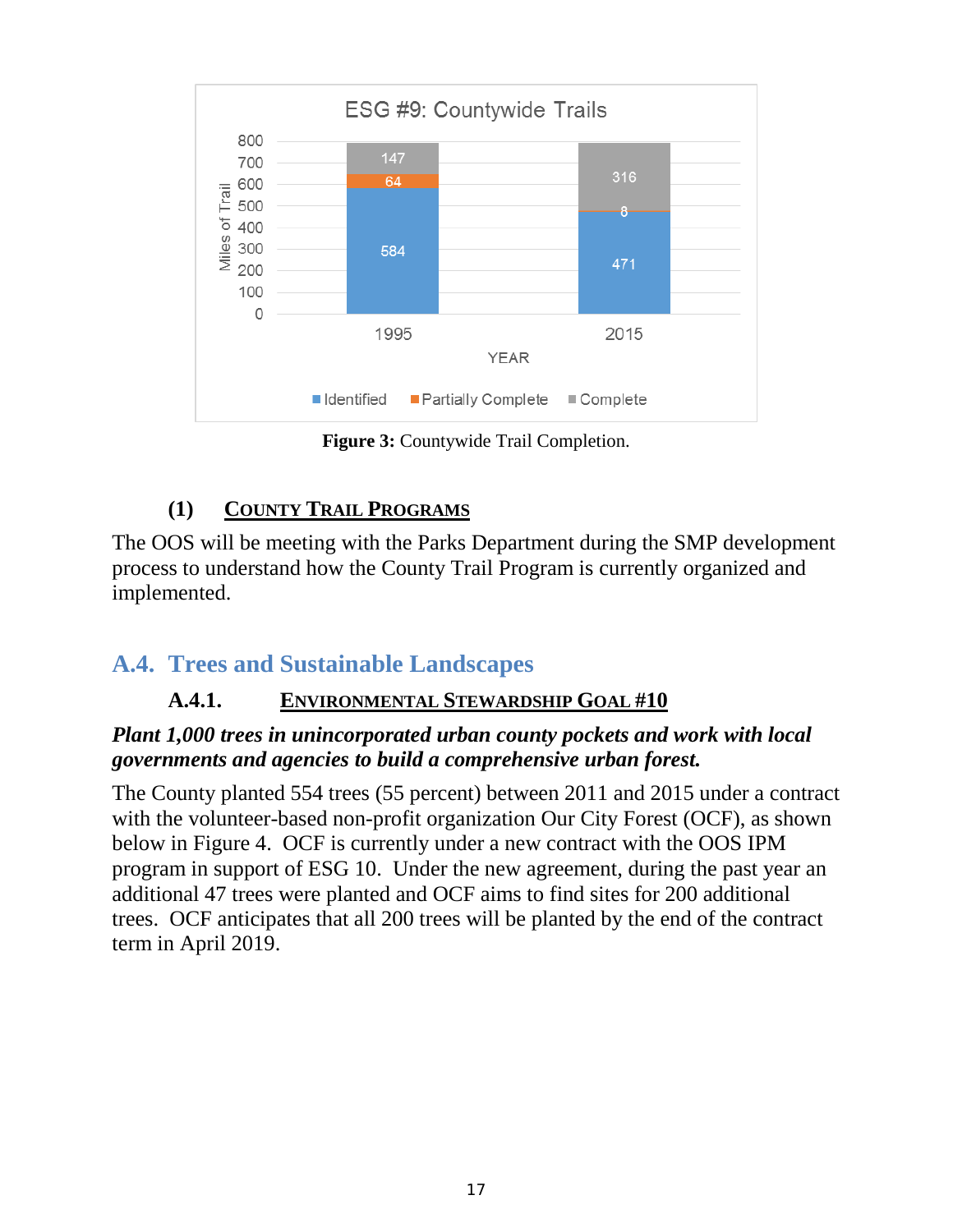

**Figure 4:** Tree Planting within the unincorporated County.

## **A.4.2. COUNTY TREE PROGRAMS**

## **(1) Tree Management Guide and Departmental Plans**

The County Tree Management workgroup participants will develop a County Tree Management Guide (Guide) and department-specific plans and/or policies. The Guide and the associated department plans are intended to create a collaborative, documented and unified methodology for County tree management. The Guide will describe best practices; the departmental plans and/or policies that will support a department's unique tree management needs.

These documents will structure and organize County tree management, which is foundational to the completion of ESG #10 because the County's tree management practices need to be established before the County reaches out to other agencies to contemplate the creation of an urban forest.

## **(2) Sustainable Landscaping**

County sustainable landscape management efforts are in support of ESG #6, to reduce water usage. Additionally, these efforts support several County policy and Ordinances for pollution prevention and sustainability. The OOS launched the IPM sustainable landscape management website on October 2017, after eight months in development. The site provides information to educate and promote sustainable landscaping to County employees, residents and businesses.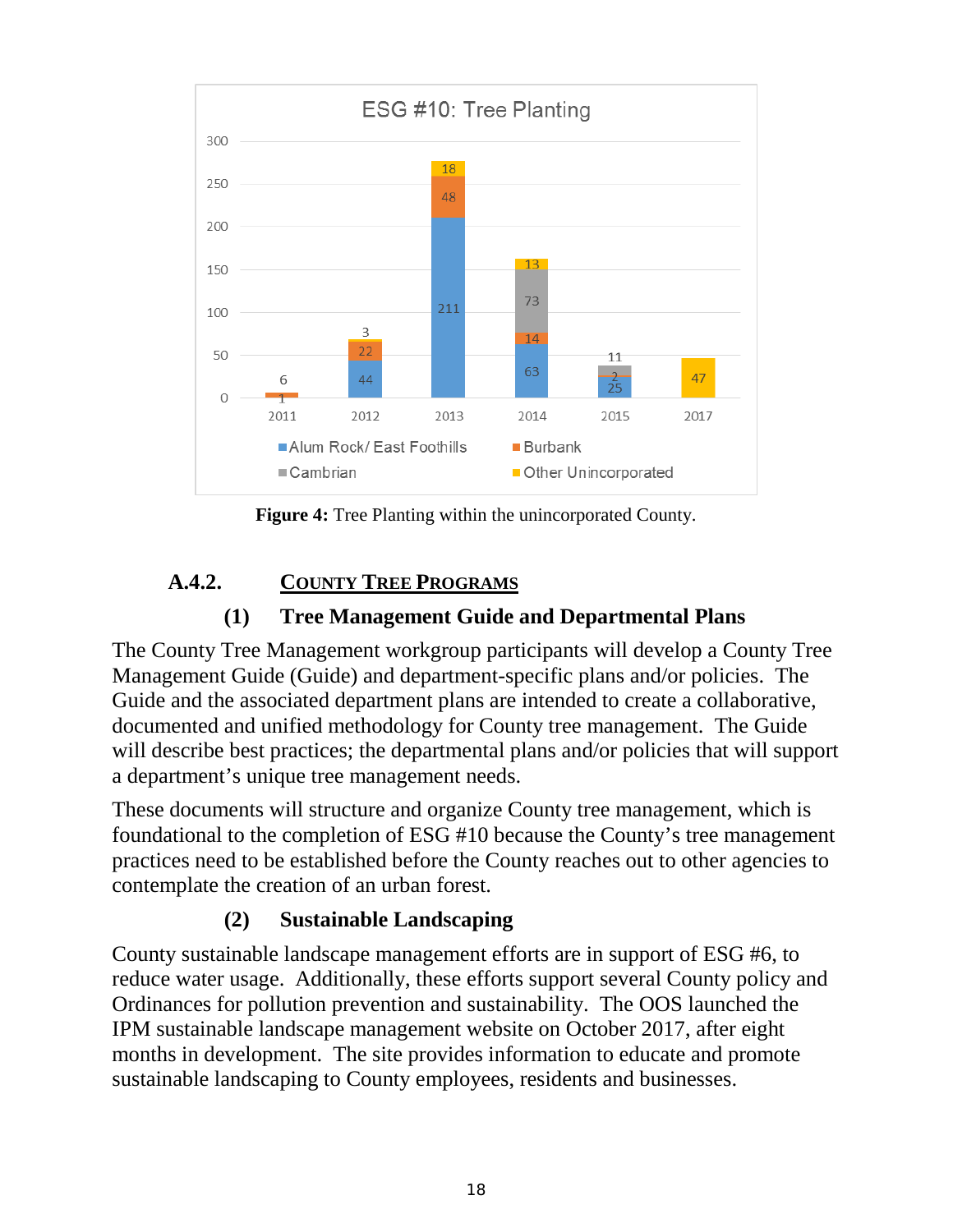The FAF landscape labor and materials assessment was contracted in December 2017 and work began in April 2018. Assessment completion is expected by July 2018. The contractor will collect current data on plant palettes, irrigation systems, and landscape categories (e.g. turf, mulch, hardscape). The contractor will also make recommendations for required labor and landscaping materials including irrigation efficiency upgrades, low water-use replacement plants, and employee training. The resulting sustainable landscaping plan will be part of the overall SMP documentation.

The County is dedicated to properly managing its trees and landscapes sustainably. To do so requires that tree management and sustainable landscaping activities each have a separate management program because these areas have different needs for logistics, labor, and materials.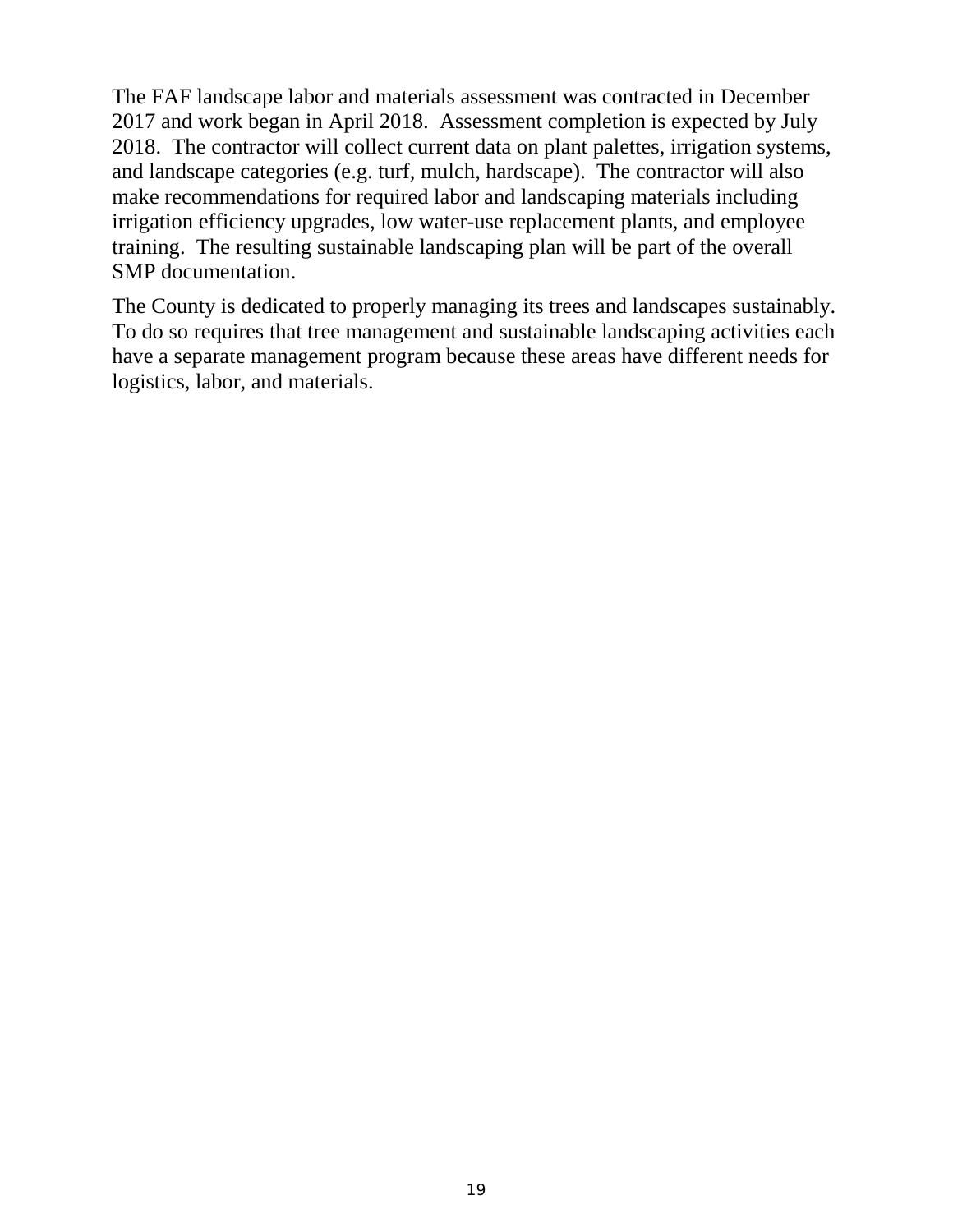## <span id="page-19-1"></span><span id="page-19-0"></span>**B.1. Lighting Installation**

#### **B.1.1 ENVIRONMENTAL STEWARDSHIP GOAL #1**

*Ensure that 100% of light fixtures owned and operated by the County, in buildings, on streets, and in parks are at the highest energy efficiency standard.*



**Figure 5:** Percent Highest Efficiency Lighting, excludes VMC lighting

FAF estimates the number of existing light fixtures based on building square footage and calculates lighting upgrades based on actually-completed retrofits. FAF has not completed any new lighting upgrades since April 2017.

Also, as of April 2017, when OOS received the last lighting update from FAF and RDA, of the estimated 2500 County roadway lights, some 69 percent (1730 lights) were updated to either LED or inductive florescent high-vapor sodium lights. Therefore, based on the cumulative data received from FAF and RDA in early 2017, about 14 percent of all the roadway, exterior and interior light fixtures had been upgraded, as shown in Figure 5. All remaining FAF light fixtures are planned for replacement within the next two years, pending approval of an Energy Service Company (ESCO) project.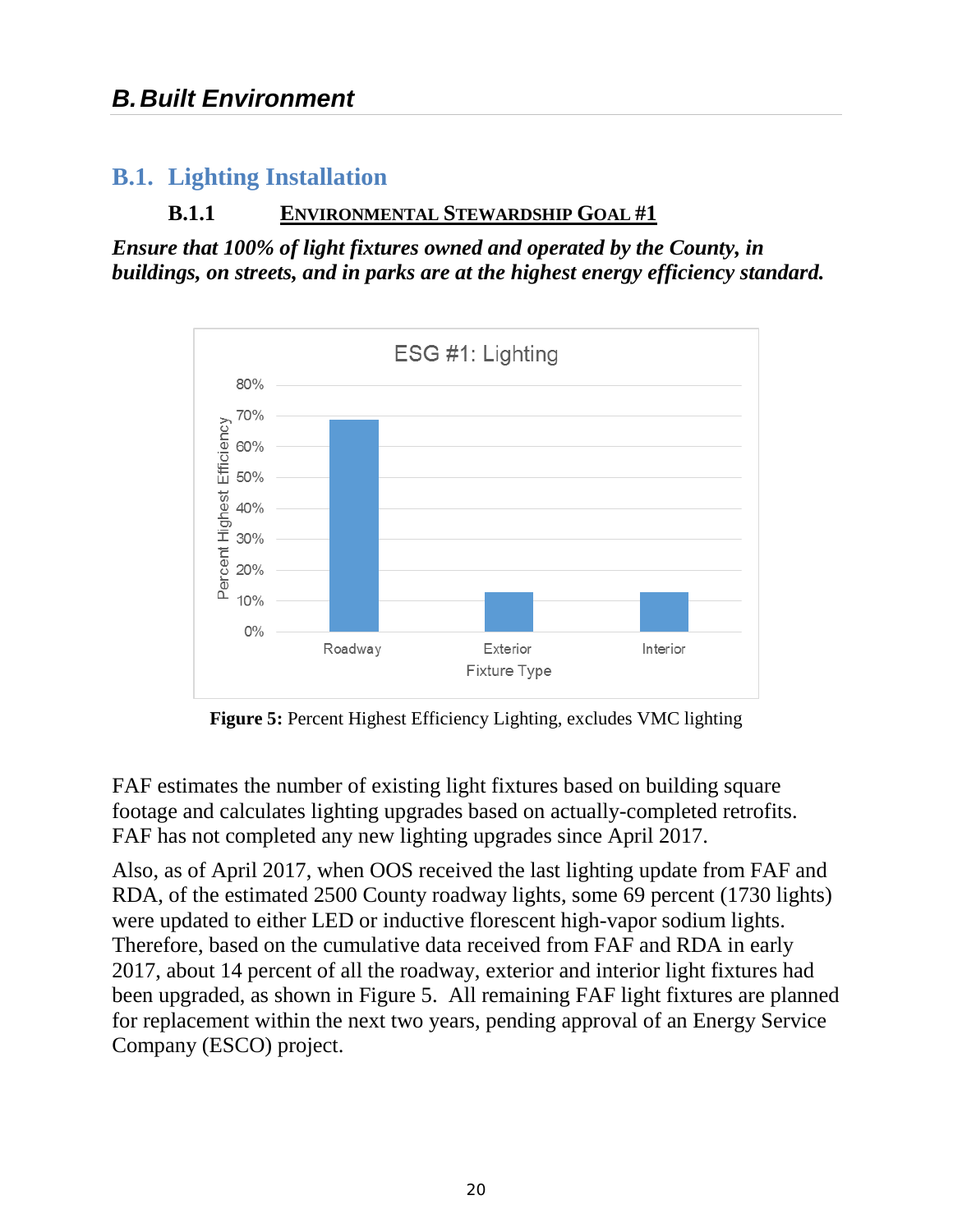### **B.1.2. LIGHTING INSTALLATION PROGRAMS**

The OOS will be meeting during the SMP development process with the FAF, RDA, and other relevant departments to understand how the Lighting Installation Programs are currently organized and implemented.

## <span id="page-20-0"></span>**B.2. Sustainable Buildings**

## **B.2.1. ENVIRONMENTAL STEWARDSHIP GOAL #4**

### *Ensure that 100% of County buildings are LEED certified and require LEED standards for construction in county land use jurisdictions.*

Since adoption of the Board's Green Building Policy 7.14, of the total 203 FAFmanaged facilities, three have received certification under the U.S. Green Building Council's Leadership in Energy and Environmental Design (LEED) rating system. FAF continues to incorporate Green Building Policy 7.14 in all its current planning of new construction projects, including Main Jail South, the South County Animal Shelter, and the Vietnamese American Service Center. Figure 6 shows the LEED Certified buildings managed by FAF in relation to the total FAF-managed buildings.



**Figure 6:** FAF-Managed LEED Certified Buildings.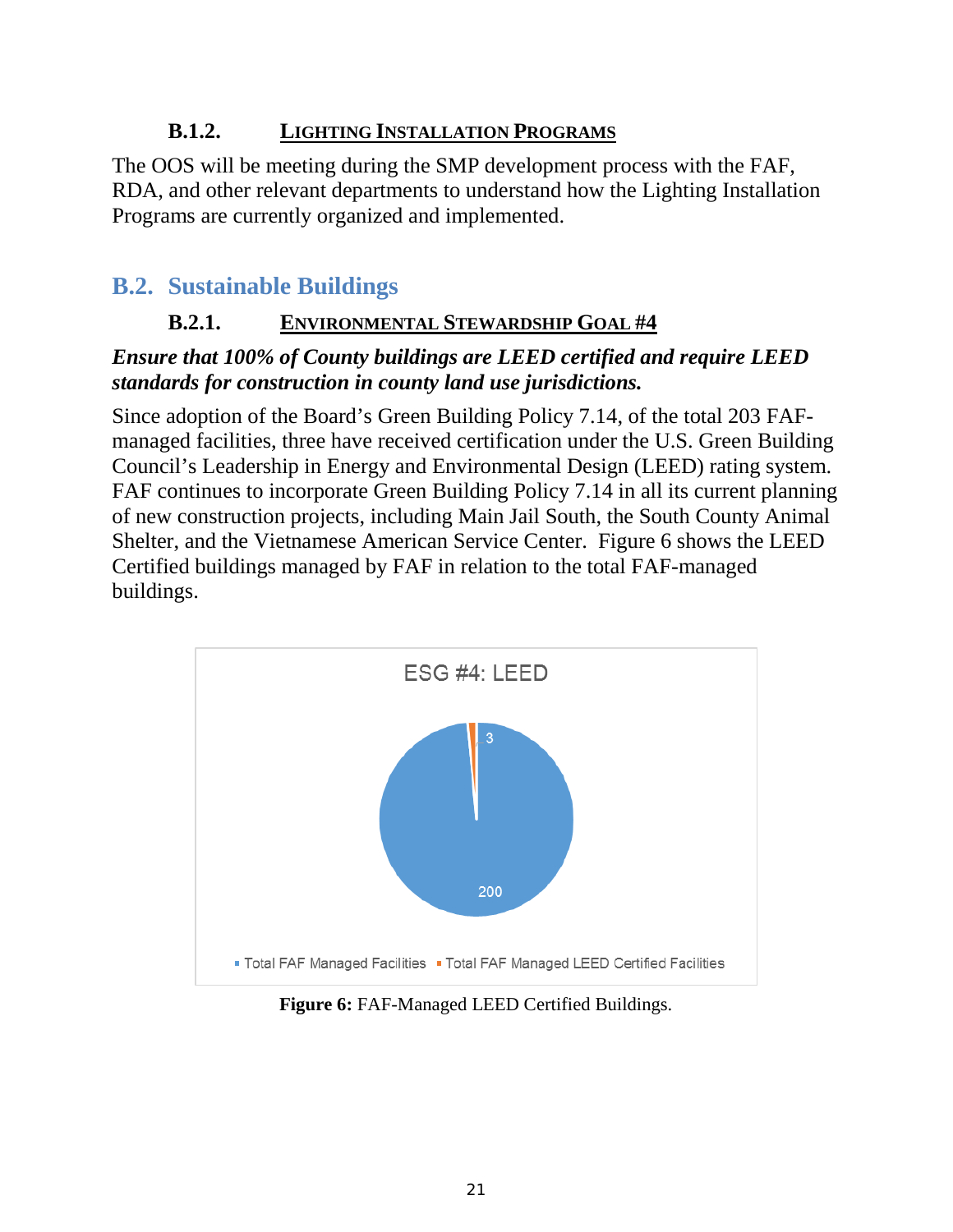#### **B.2.2. SUSTAINABLE BUILDINGS PROGRAMS**

## **(1) Sustainability in Capital Projects**

The FAF Energy and Sustainability group continues to participate in pre-design architectural programming to identify client space needs, design, and schematic design phases for three major new construction projects. The efforts are expected to achieve an integrated design process and exceed State and County sustainability goals for: Main Jail South; South County Animal Shelter; and the Vietnamese American Service Center. Because of different purposes and use of each facility, the sustainability strategies will differ for each building. However, all three facilities are targeted to meet the County of Santa Clara's Green Building Policy 7.14, which requires all new County-owned facilities to achieve LEED Silver certification. The FAF Energy and Sustainability group is responsible for reviewing draft LEED scorecards and life cycle cost analyses to recommend strategies that ensure that a facility is designed, operated, and maintained in a sustainable manner.

## <span id="page-21-0"></span>**B.3. Land Use Planning**

## **B.3.1. ENVIRONMENTAL STEWARDSHIP GOAL #7**

### *Adopt a County General Plan with measurable standards for sustainable development.*

The Board's adoption of the ESGs in 2009 established a goal of revising or adopting measurable standards for sustainable development within the County General Plan within a 15-year timeframe. The current General Plan, which is intended to cover the period 1995 – 2010, was last updated in 1994. The Planning and Development Department (Planning) is scheduled to update the General Plan with a specific Sustainability Element, as part of its 2018-2019 work plan.

## **B.3.2. LAND USE PLANNING PROGRAMS**

The OOS will meet with the Planning and Development Department during the SMP development process to understand how the General Plan update, which will include the Sustainability Element, is currently being envisioned and planned.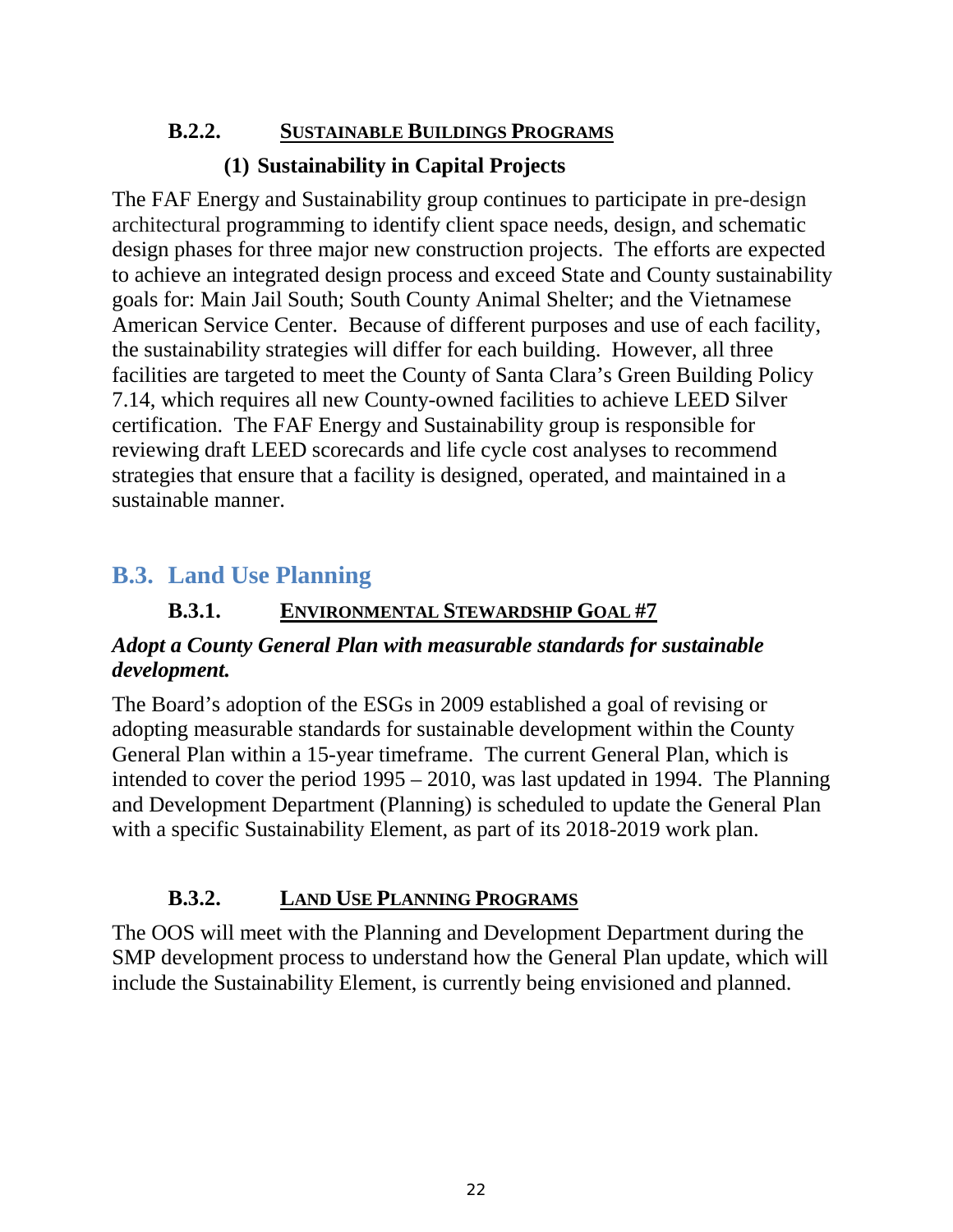## <span id="page-22-1"></span><span id="page-22-0"></span>**C.1. Greenhouse Gas Reduction Goals and Monitoring**

### **C.1.1. COUNTY GOALS FOR GREENHOUSE GAS (GHG) REDUCTIONS**

The Board has adopted various Resolutions and policies for the County of Santa Clara's commitment to achieve significant, measurable and sustainable greenhouse GHG emissions reductions. Although GHG emissions from County operations have recently increased (see Figure 7 below), over a ten-year period from 2005 to 2015 the County reduced GHG emissions by 10 percent, while simultaneously the County population increased by over 11 percent and the County workforce increased by 8 percent.

The County's goals for GHG emissions reduction most recently were reiterated in response to the United States' withdrawal from the United Nations Paris Climate Accord (Accord). On June 20, 2017, the Board adopted Resolution No. BOS-2017-85 to affirm the County's commitment to the Accord and pledged to combat climate change by limiting the temperature increase to 1.5 degree Celsius. [14](#page-22-2)

Through the SMP development process, OOS will work with departments to identity possible objectives, targets, and new programs to implement to improve GHG emission reductions.

## **C.1.2. GHG EMISSIONS MONITORING PROGRAMS (1) Silicon Valley Clean Energy (SVCE)**

 $\overline{a}$ 

OOS continues to participate in the Silicon Valley Clean Energy (SVCE) Member Agency Working Group, a staff-level city/County forum for coordination on energy efficiency and electrification efforts. SVCE is a County-based community choice energy aggregator, which has fully transitioned from launch mode to

<span id="page-22-2"></span><sup>&</sup>lt;sup>14</sup> Other County commitments include: Resolution No. 31892 (November 2, 2004) to participate in the Cities for Climate Protection Campaign; and Resolution No. 22994 (September 25, 2007) to commit to the U.S. Cool Counties Climate Stabilization Declaration to stop increasing Santa Clara County geographical GHG emissions by 2010 and reduce emissions by 10 percent every five years thereafter through to 2050, at which time GHG emissions shall be 80 percent below 2007 levels. Additional Board actions that are relevant to GHG emission reductions but do not set reduction targets include: Resolution No. BOS-2013-53 (April 23, 2013) to fund the construction, operation and maintenance of a commercial compressed natural gas fueling station so as to provide alternative energy fueling facilities for public use to reduce community-wide greenhouse gas emissions; Resolution No. BOS-2015-46 (March 24, 2015) to enter into a power purchase agreement (PPA) and take all necessary action to implement the alternative energy projects called for in the PPA to produce renewable energy for consumption at County facilities and operations; and, the Board Policy Manual with numerous adopted practices that promote GHG emissions reductions.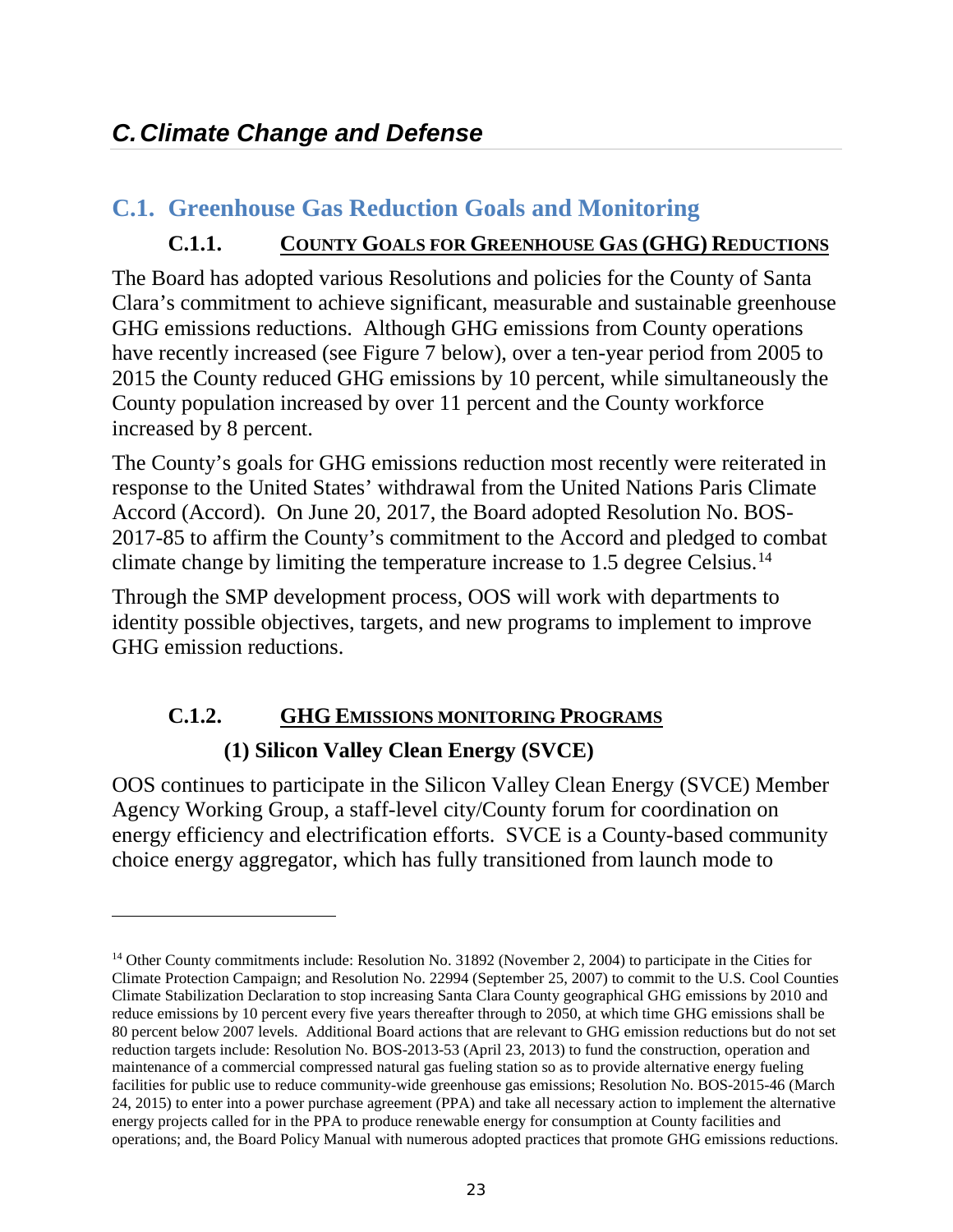regular operations. As of May 2018, the SVCE overall customer<sup>[15](#page-23-0)</sup> opt-out rate (from approximately 250,000 accounts) remains just under 3 percent. The opt-up rate for the 100 percent renewable energy "GreenPrime" program remains at just under 1 percent of total customers.

Since March, SVCE has begun outreach to Milpitas as the thirteenth community member. Mailings to residents and businesses began April 1 (60 days in advance) of the June 1 launch of service). SVCE is also working with the consulting firm DNV GL Energy Services on community greenhouse gas inventories for all member communities. The inventories are currently in draft and are expected to be completed by July. More information and updates on SVCE can be found at: [www.svcleanenergy.org.](http://www.svcleanenergy.org/)

#### **(2) Municipal Operations Greenhouse Gas Inventory**

The GHG emissions inventory completed in March 2018 found that in 2015 the County's municipal operations emitted 112,952 metric tons of equivalent carbon dioxide (MTCO2e) from the buildings, facilities, public lighting and utilities, employee commute, vehicle fleet, reimbursed employee miles, solid waste and closed landfills sectors, representing a three percent increase from the 2010 municipal operations emissions of 109,819 MTCO2e. The GHG emissions increase was primarily due to the County's staffing increases, which resulted in more single occupancy vehicle commutes. Given that the employee commute is the County's largest greenhouse gas emissions source, developing a robust Transportation Demand Management program that promotes alternative modes of transportation (i.e. biking, light rail) will be of high priority to FAF Sustainability and Energy Management.

 $\overline{a}$ 

<span id="page-23-0"></span><sup>&</sup>lt;sup>15</sup> All SVCE customers are currently with the County of Santa Clara.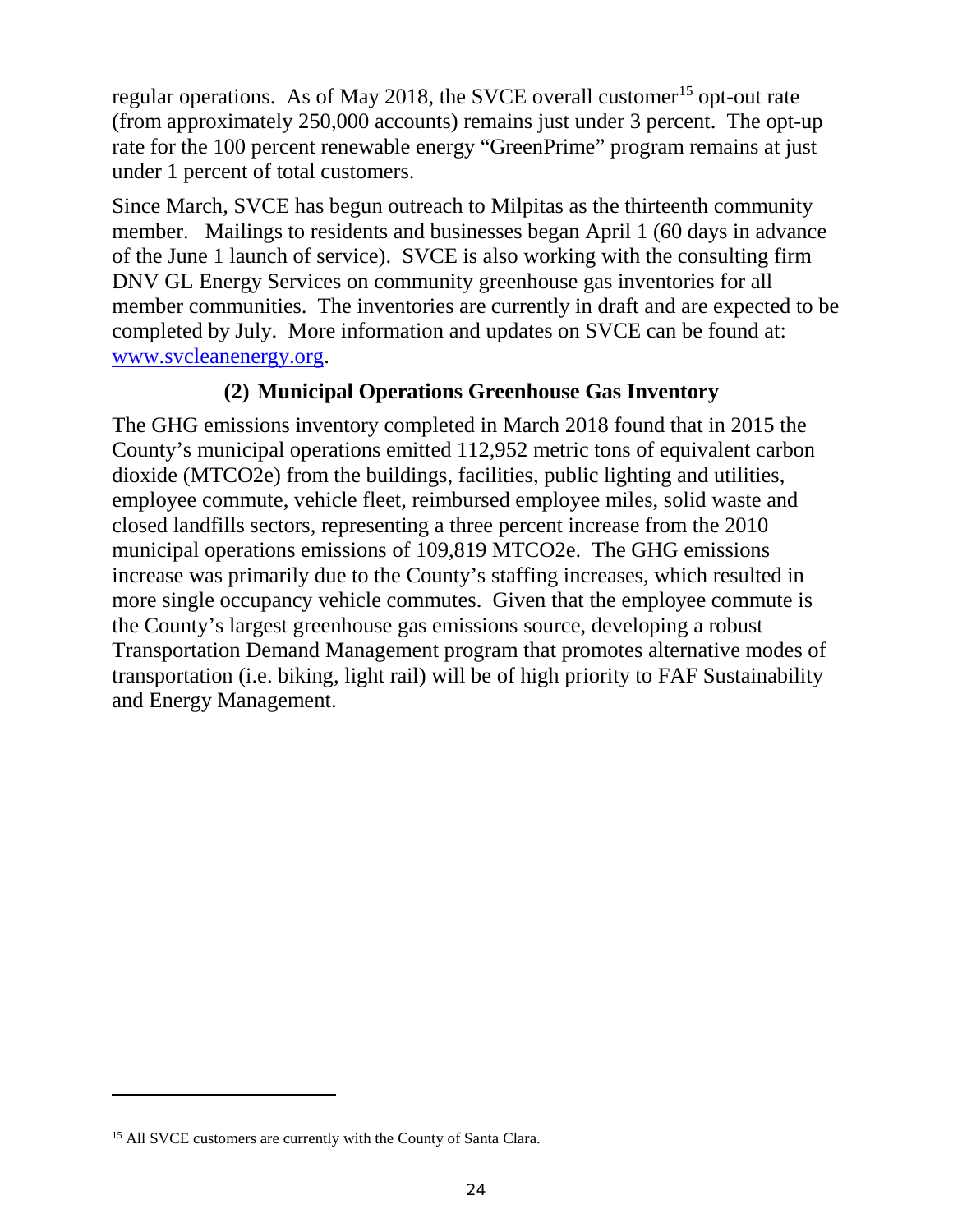Figure 7 shows metric tons of equivalent carbon dioxide from County operations emission sources.



**Figure 7:** Municipal Operations Emissions by Sector (DNV GL Energy Services).

## <span id="page-24-0"></span>**C.2. Energy Efficiency and Conservation**

## **C.2.1. ENVIRONMENTAL STEWARDSHIP GOAL #2**

## *Reduce per capita energy use by 50%*

The County's per capita energy use decreased by 13.5 percent by 2016 compared to the 2008 baseline. The 2016 data is the most current energy data reported by the California Energy Commission (CEC).

ESG #2 is calculated and reported in the following manner:

- 1) Electricity and gas usage for the County is obtained from the CEC;
- 2) Electricity and gas usage are both converted and reported in therms;
- 3) The State of California's Department of Finance population estimates for each year by county are used instead of U.S. Census population data; and,
- 4) The baseline year for reporting is fixed at 2008, prior to ESG #2 adoption in June 2009.

These three reporting protocols allow for a consistent, easily understandable method for measuring the County's progress toward ESG #2, as shown in Figure 8.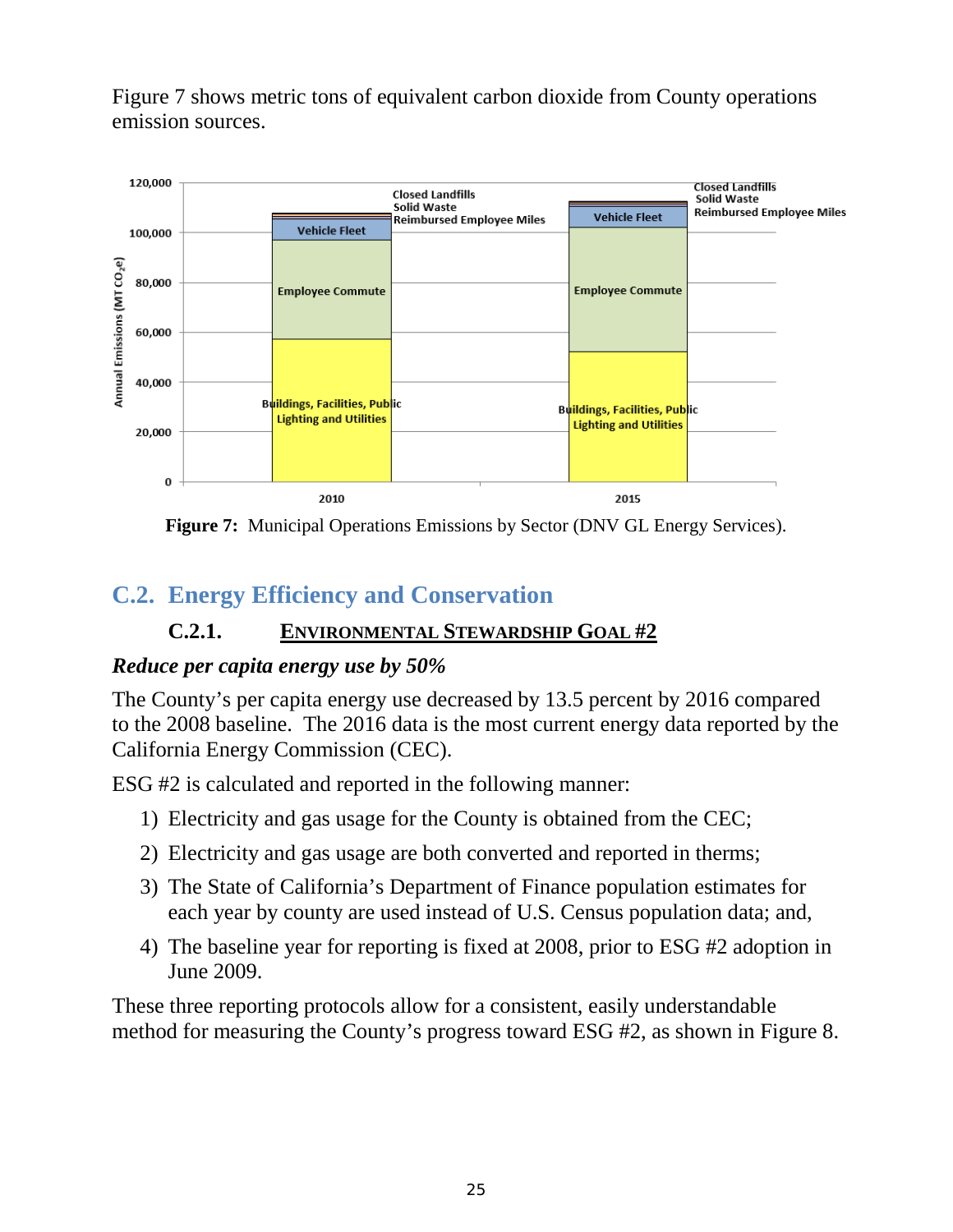|             | <b>Electricity Consumption</b>         |                                   |                              |                      |                                      |                                       | Change                                              |
|-------------|----------------------------------------|-----------------------------------|------------------------------|----------------------|--------------------------------------|---------------------------------------|-----------------------------------------------------|
| <b>YEAR</b> | Total<br>(millions)<br>of kWh<br>[GWh] | <b>GWh Converted</b><br>to Therms | Gas<br>Consumption<br>Therms | County<br>Population | per capita<br>therms/<br>person/year | Change in<br>per capita<br>energy use | in per<br>capita<br>energy<br>use from<br>$2015$ to |
| 2008        | 16,733                                 | 570,934,027                       | 472,881,756                  | 1,747,912            | 597                                  | (baseline)                            | 2016                                                |
| 2009        | 16,564                                 | 565, 173, 022                     | 457,166,073                  | 1,767,204            | 579                                  | $-3.1%$                               |                                                     |
| 2010        | 16,270                                 | 555,146,047                       | 449,586,452                  | 1,781,427            | 564                                  | $-5.6\%$                              |                                                     |
| 2011        | 16,579                                 | 565,674,894                       | 471,888,770                  | 1,803,362            | 575                                  | $-3.7\%$                              |                                                     |
| 2012        | 16,507                                 | 563,224,330                       | 454,058,930                  | 1,828,496            | 556                                  | $-6.8%$                               |                                                     |
| 2013        | 16,628                                 | 567, 359, 550                     | 465,261,591                  | 1,856,416            | 556                                  | $-6.9\%$                              |                                                     |
| 2014        | 16,672                                 | 568,859,241                       | 402,534,747                  | 1,879,196            | 517                                  | $-13.4%$                              |                                                     |
| 2015        | 16,807                                 | 573,441,103                       | 410,897,569                  | 1,903,209            | 517                                  | $-13.4%$                              |                                                     |
| 2016        | 16,777                                 | 572,420,026                       | 421,069,380                  | 1,922,619            | 517                                  | $-13.5%$                              | $-0.1\%$                                            |
|             |                                        |                                   |                              | AVERAGE:             | 553                                  |                                       |                                                     |

**Figure 8:** Santa Clara County Per Capita Energy Use.

### **C.2.2. ENERGY EFFICIENCY AND CONSERVATION PROGRAMS**

#### **(1) Bay Area Regional Energy Network (BayREN)**

The County continues to participate as a BayREN member to promote energy efficiency programs targeted at single-family and multifamily homeowners and local governments. BayREN is led by the Association of Bay Area Governments (ABAG) and its members include the nine San Francisco Bay Area counties. OOS continues to serve as the Single-Family Residential Program Lead for all nine BayREN counties, but will be transitioning this role to a new full-time ABAG staff person in June. The County's participation in BayREN, including staff time, is grant-funded.

Since March, County staff conducted two successful single-family residential workshops in Cupertino, one aimed at that community specifically and another held in the Mandarin language and aimed at residents countywide. These workshops attracted over 140 registrants combined. Additionally, staff is working on procuring professional event services, which will enable staff to host six additional workshops and tabling events throughout the remainder of the year.

Since the BayREN Program's inception in September 2013, the County has facilitated the completion of nearly 1,500 single-family upgrades, providing over \$2.5 million in incentives to Santa Clara County homeowners, as shown in Figure 9. BayREN has installed energy efficiency improvements in nearly 7,400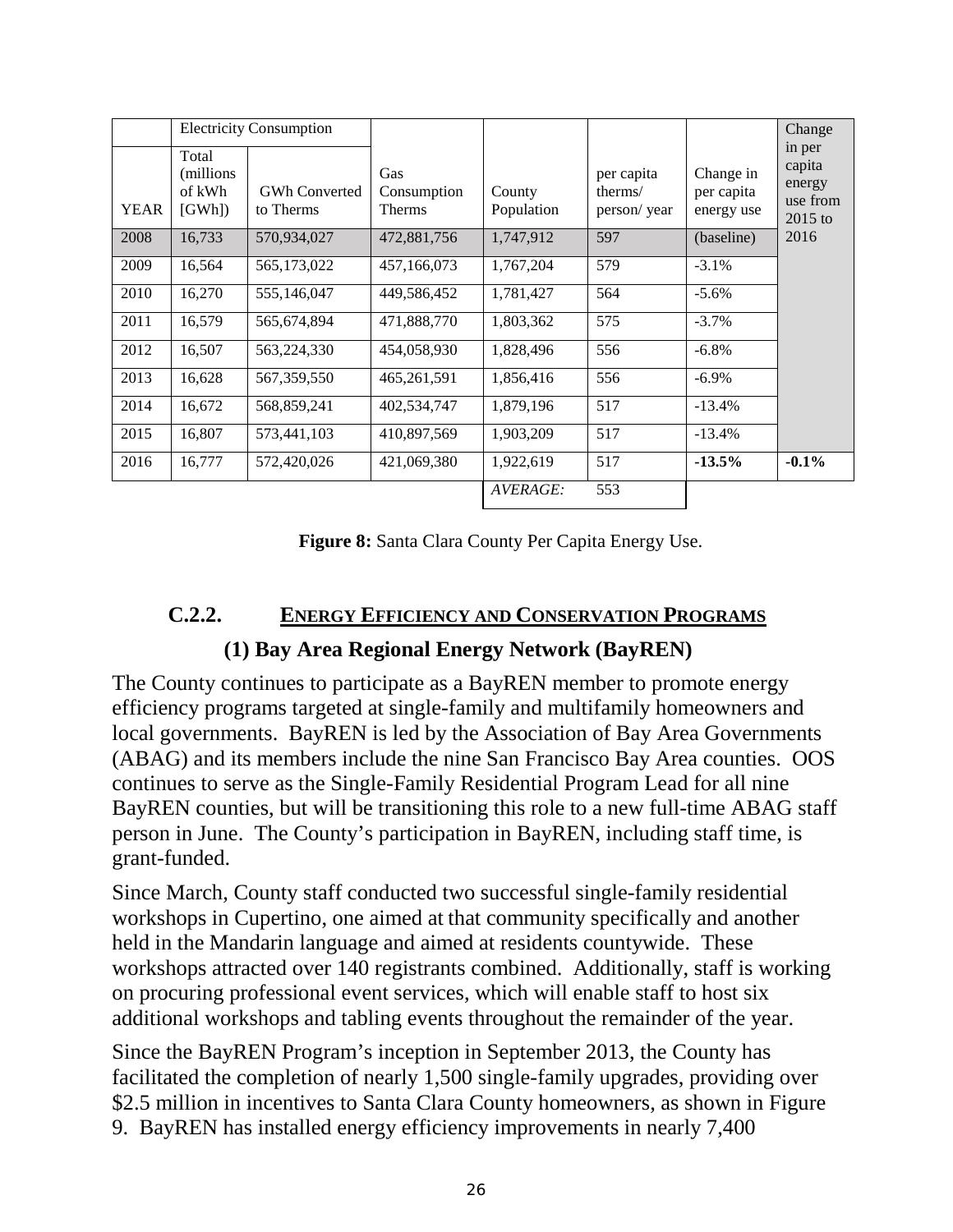multifamily units and delivered over \$5.5 million in rebates to building owners in Santa Clara County. According to monthly data collected and reported by BayREN, the County leads all other BayREN counties in multifamily upgrades.



**Figure 9:** BayREN Funds Paid for Single Family Project Improvements.

These improvements have collectively reduced energy usage by over 5.1 million kilowatt-hours (kWh) and nearly 442,000 therms, thereby reducing greenhouse gas emissions by an estimated 6,181 MT of CO2e. This reduction is equivalent to amount of CO2e emitted from the energy use of over 668 average American homes in one year.<sup>[16](#page-26-0)</sup>

 $\overline{a}$ 

<span id="page-26-0"></span><sup>16</sup> See U.S. EPA, Greenhouse Gas Equivalencies Calculator, *available at*[: https://www.epa.gov/energy/greenhouse](https://www.epa.gov/energy/greenhouse-gas-equivalencies-calculator)[gas-equivalencies-calculator](https://www.epa.gov/energy/greenhouse-gas-equivalencies-calculator) (as of 02/23/2018).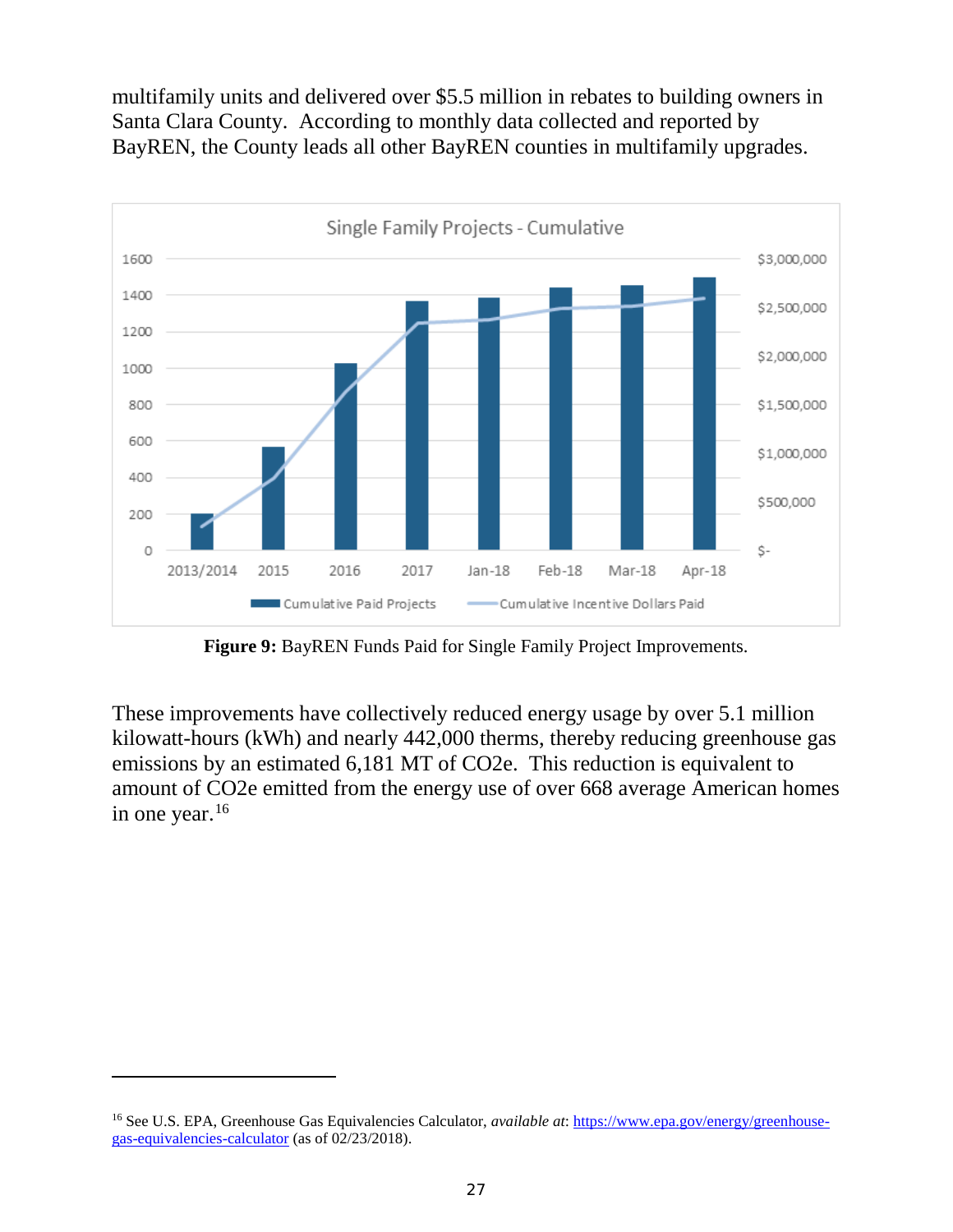Figures 10a and 10b show the BayREN's cumulative energy savings for Santa Clara County for both single-family and multi-family programs.



**Figures 10a & 10b** – Cumulative BayREN Program Energy Savings

## **(2)PACE (Property Assessed Clean Energy)**

Throughout early 2018, OOS monitored the potential agreement between local labor organizations (most notably Working Partnerships USA (WPUSA) and the Santa Clara & San Benito Counties Building & Construction Trades Council (Building Trades)) and numerous PACE program administrators on a set of supplemental labor standards that could be presented to the County for potential inclusion with PACE program adoption resolutions.

OOS recently contacted WPUSA and Ygrene, the PACE provider who is facilitating provider efforts, to request confirmation on which draft standard is the final version agreed to, and to request that each PACE provider include with their letters of intent the final versions of the labor standard and the enforceable commitment form that their contractors will sign. Because PACE labor standards specify that the County will be responsible for enforcement, OOS is working with County Counsel and the County Executive Office on the County's review of the proposed labor standards. County Counsel will also review the proposed resolutions provided by the various PACE administrators on behalf of their financing authorities.

At the state and federal levels, OOS monitors PACE legal and regulatory developments. The California Department of Business Oversight (DBO) has continued their stakeholder engagement around crafting PACE regulations. At the federal level, no notable changes have occurred since the OOS March report.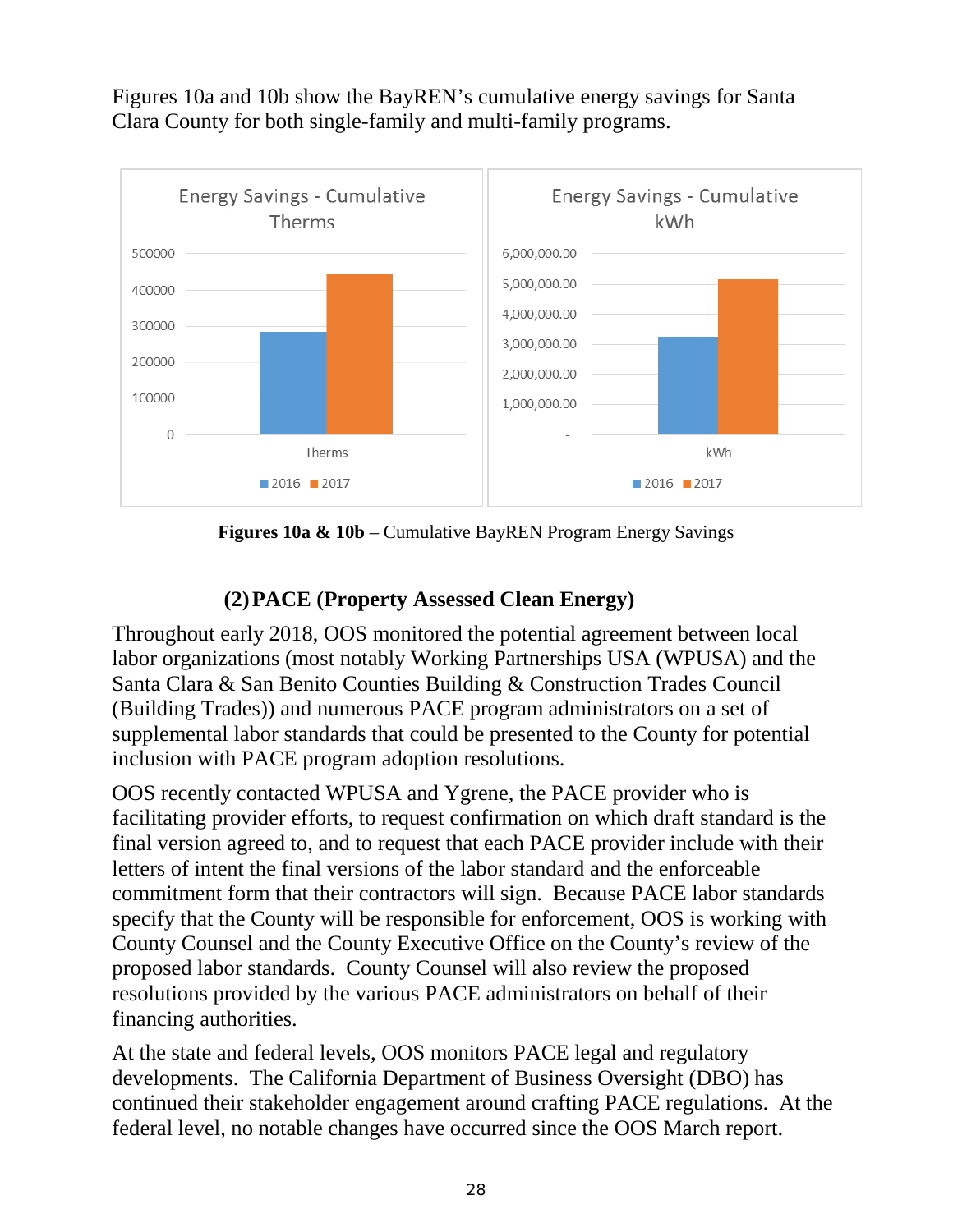### **(3) Energy Service Company Projects (FAF Project)**

Three Energy Services Companies (ESCOs) have completed Investment Grade Audits (IGAs) at County facilities. The IGAs identify approximately \$30 million worth of energy and water efficiency upgrades. FAF is currently allocating funds from the FY17-18 Board Identified Programs budget to implement the initial phase of an Energy Services Project.

### **(4) Utility Data Management System (UDMS) (FAF Project)**

A Utilities Data Management System (UDMS) is a software solution that facilitates the efficient tracking, management, benchmarking and analysis of utility cost and usage. FAF continues to negotiate a UDMS implementation contract with Siemens, which is tentatively expected to be finalized in the third quarter of 2018.

## <span id="page-28-0"></span>**C.3. Clean Energy**

## **C.3.1. ENVIRONMENTAL STEWARDSHIP GOAL #3**

#### *Receive 100% of our electrical power from clean renewable sources.*

The County has increased its reliance on clean renewable electricity sources to 34.6 percent, a 346 percent increase from its baseline of 14 percent in 2009. Figure 11 shows the renewable electricity percentage increase over the past nine years.



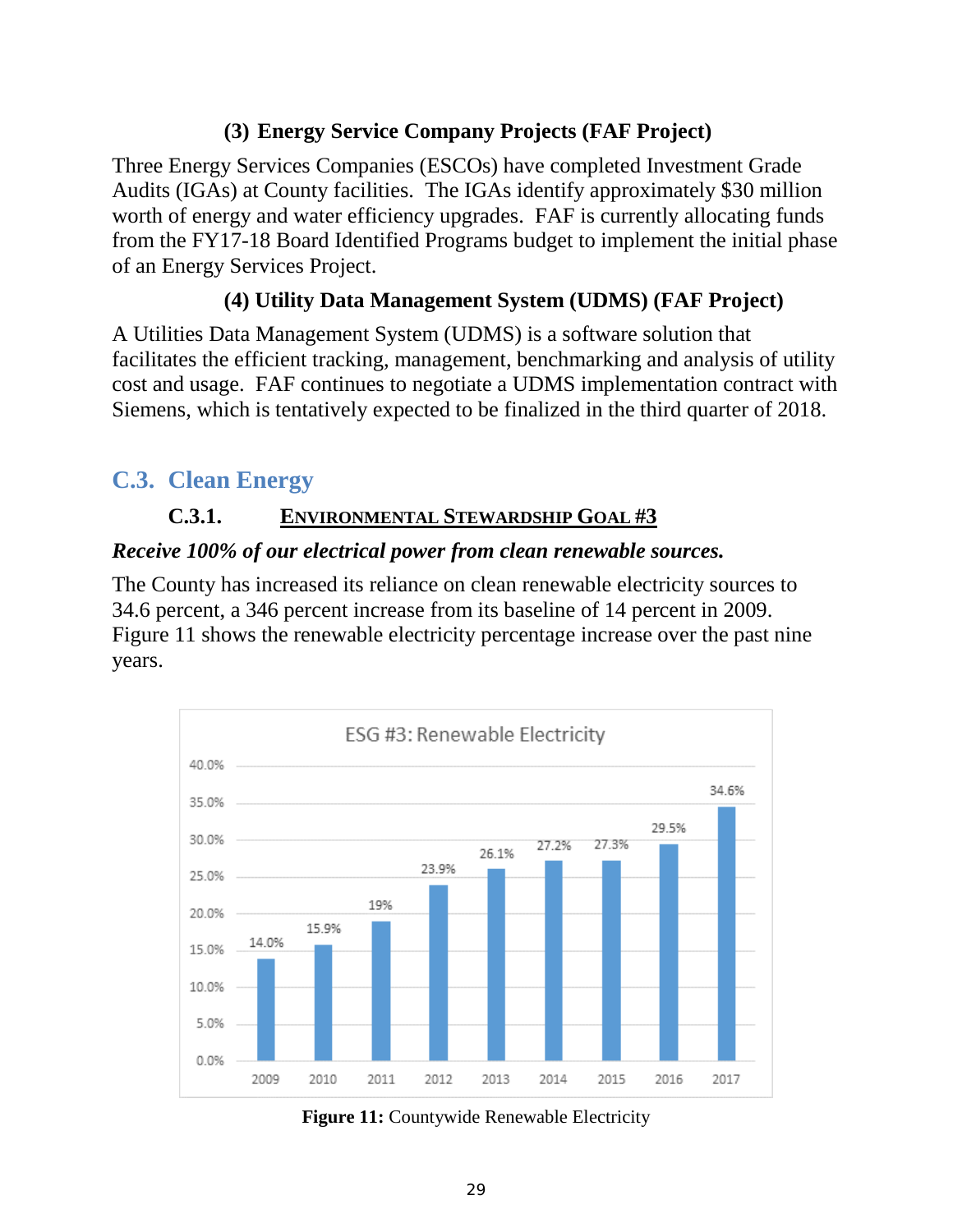The County will increase the County's percentage of renewable electricity used at County facilities from 34.6 percent to 100 percent in FY 2018-2019 and, thereby, fully achieve ESG #3. To realize this goal, FAF collaborated with OOS to develop a renewable electricity purchasing plan that was proposed at the April 3, 2018 Board meeting. The plan includes a mix of direct renewable electricity purchases from utility companies and the purchase of Renewable Energy Certificates (RECs). The Board approved the plan for FY18-19 at an annual electricity cost increase of approximately \$800,000.

# **C.3.2. CLEAN ENERGY PROGRAMS**

### **(1)Renewables for Revenue Project (Bill Credits)**

The County of Santa Clara's Renewables for Revenue Project consists of six ground-mounted and carport solar photovoltaic systems built at County-owned properties (Hellyer County Park, Holden Ranch, Malech Road, San Martin Airport, Reid Hillview Airport, Guadalupe Parkway). Together, the six systems are expected to have an electricity generating capacity of 11.4 megawatts and generate approximately 20 million kilowatt-hours (kWh) of renewable electricity per year (equivalent to the energy used by 1,164 homes). As of April 3, 2018, the County has received Permission to Operate (PTO) from Pacific Gas & Electric (PG&E) for four of the six sites: Hellyer; Holden Ranch; Malech Road; and the San Martin Airport. These sites are fully constructed and interconnected to PG&E's electrical grid. Since receiving the PTO, these systems have generated 3,765,669 kWh of electricity and over \$490,000 in electricity bill credits from PG&E. The Reid Hillview Airport and Guadalupe sites are fully constructed and awaiting PG&E to complete their interconnections.

#### **(2) California Public Utilities Commission (CPUC) Litigation**

In collaboration with FAF, OOS continues to participate in the PG&E General Rate Case, Phase II. The County was unable to reach settlement with PG&E and other parties on proposed rates for Renewable Energy Self-Generation Bill Credit Transfer (RES-BCT) solar projects. The litigation phase, consisting of Evidentiary Hearings and legal briefs, ended in March. A Proposed Decision from the CPUC is expected in early July. Simultaneous with the CPUC litigation, FAF and OOS worked with Intergovernmental Relations, the County lobbying team in Sacramento, and Assembly member Berman's (District 24) office to introduce legislation intended to preserve the benefits of RES-BCT projects. On April 18<sup>th</sup>, Assembly member Berman and the Director, Office of Sustainability, presented to the Utilities & Energy Committee of the Assembly, which subsequently voted the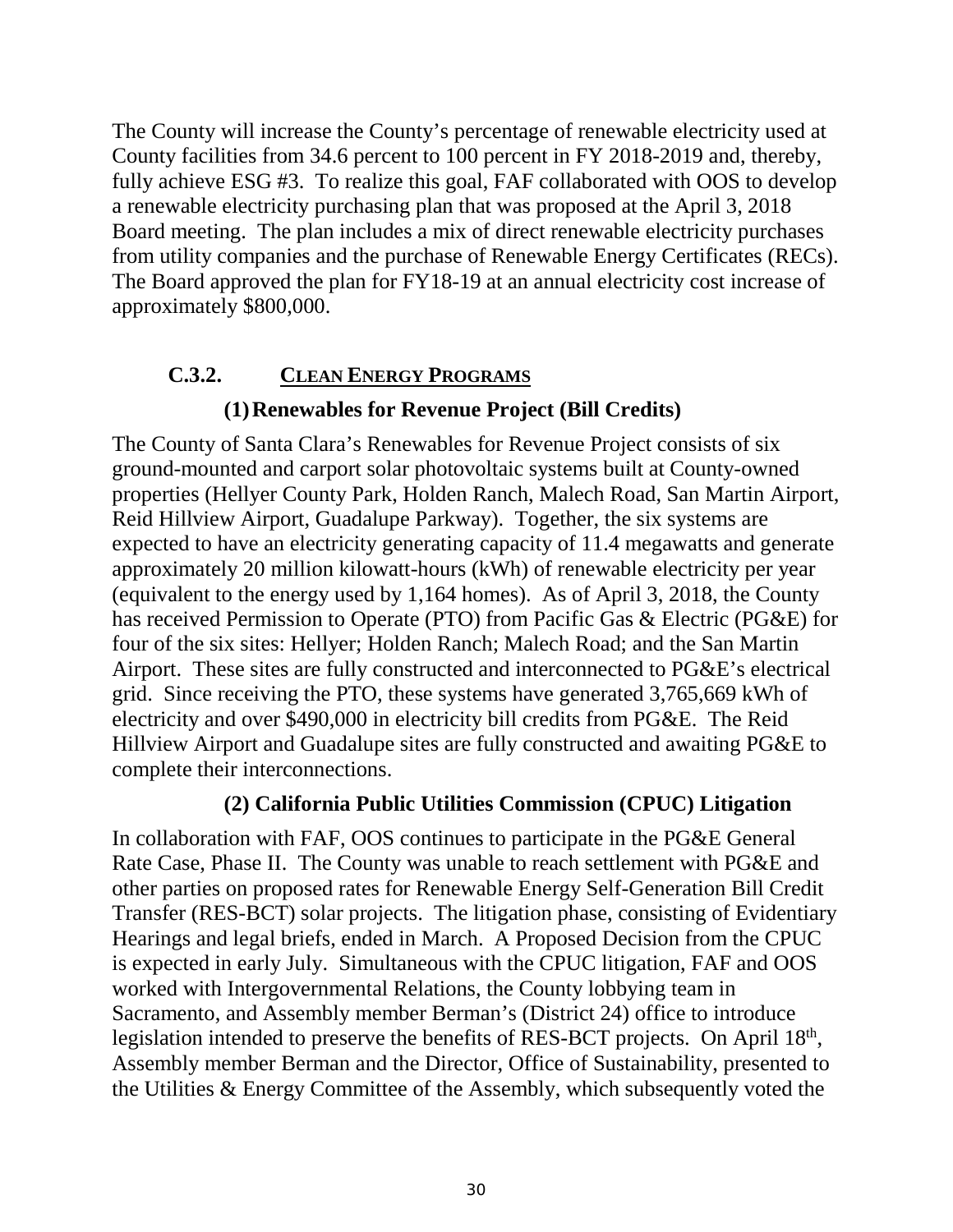bill out of committee 9 to 2. The bill moved on to the Assembly Appropriations Committee where is appears to be stalled.

## <span id="page-30-0"></span>**C.4. Transportation**

## **C.4.1. ENVIRONMENTAL STEWARDSHIP GOAL #8**

#### *Ensure that 100% of public fleet vehicles are electric, hybrid electric or run on alternative fuels.*

The County of Santa Clara's total fleet vehicle inventory has remained stable over the last seven years. The 2009 year-end fleet inventory was 1,698 vehicles; the 2017 year-end inventory was 1,645 vehicles, a reduction of 53 vehicles.

The total percentage of alternative fuel vehicles (AFVs) for FAF and Parks was 23.8 percent. AFVs in the fleets of other departments are currently not reported. Figure 12 shows the percentage of AFVs for FAF and Parks since 2009.



**Figure 12:** Alternative Fuel Fleet, Excludes RDA Vehicles.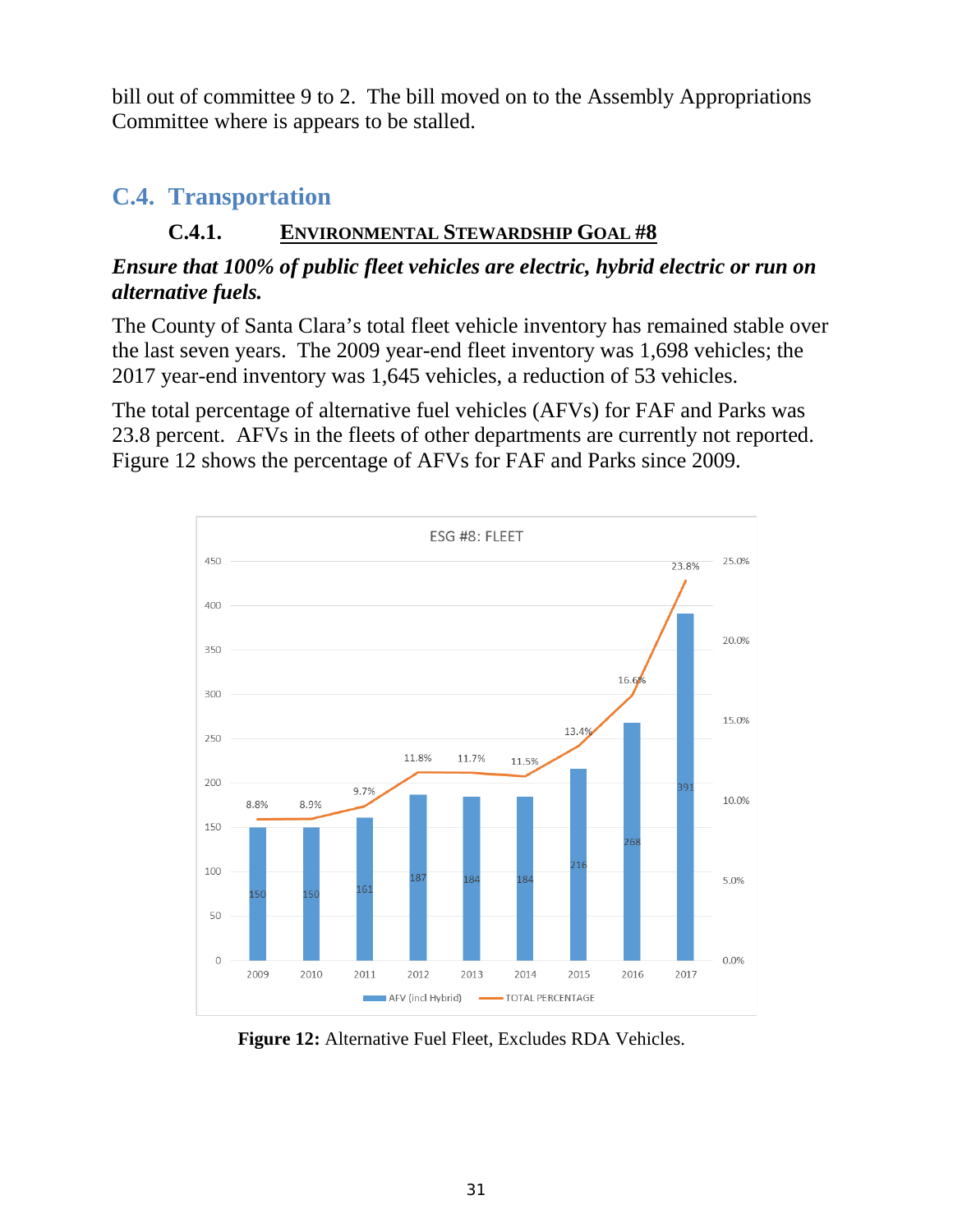## **C.4.2. COUNTY FLEET ELECTRIC VEHICLE PROGRAMS**

## **(1) EV Adoption**

Based on direction from the January HLUET Committee, OOS, FAF, and RDA met on March 1, 2018 to discuss opportunities and constraints to AFV adoption. OOS and FAF plan to hold a second meeting with RDA and Parks to outline concrete steps to evaluate the fleet for further optimization and goal improvement.

Currently, FAF is drafting a RFP scope of work to determine how the existing fleet can be replaced over time to increase AFV numbers. The work scope will be to analyze each fleet vehicle and provide a timeline to transition the vehicle to an AFV. The costs associated with increased AFV adoption will be part of the work scope. FAF expects that the fleet study will begin by Quarter 4 of 2018.

## **(2) EV Charging Stations**

FAF has allocated \$2 million to design and construct approximately 60 dual-port electric vehicle (EV) charging stations. In December 2016, nine new stations were installed at FAF Fleet Management and six existing stations were replaced at the Civic Center Employee parking lot. Other sites that are being evaluated for implementation include: the Charcot Campus; 55 W. Younger; the Berger Campus; 333 West Julian (Social Services Agency); and the Civic Center parking garage. EV charging at W. Younger is currently under construction.

Additionally, to meet the Board's approved County Climate Action Plan goals, at the Board's March 6, 2018 meeting FAF presented an opportunity to apply for PG&E's EV Charge Network Program. The opportunity would be to install 130 EV charging spaces at select County facilities that have significant public and/or potential EV presence. By doing so, the County would save nearly \$4.4 million in one-time resources and encourage County staff to adopt EVs to reduce the greenhouse gas emissions generated by fossil fuels. Since receiving the Board's approval to apply, FAF has worked with PG&E to schedule site visits at the proposed County sites.

## **(3) Driving to Net Zero: Decarbonizing Transportation in Silicon Valley**

The Driving to Net Zero (DTNZ) project is a multi-jurisdiction/agency project to support electric vehicle infrastructure and accelerate market uptake of AFVs including electric, natural gas, biofuel, and hydrogen fuel cell. The project was grant-funded by the California Strategic Growth Council (SGC) and concluded March 11, 2018. OOS worked with the Cities of Cupertino, Morgan Hill, Mountain View, Palo Alto, San Jose, and Sunnyvale, to complete the deliverables which included: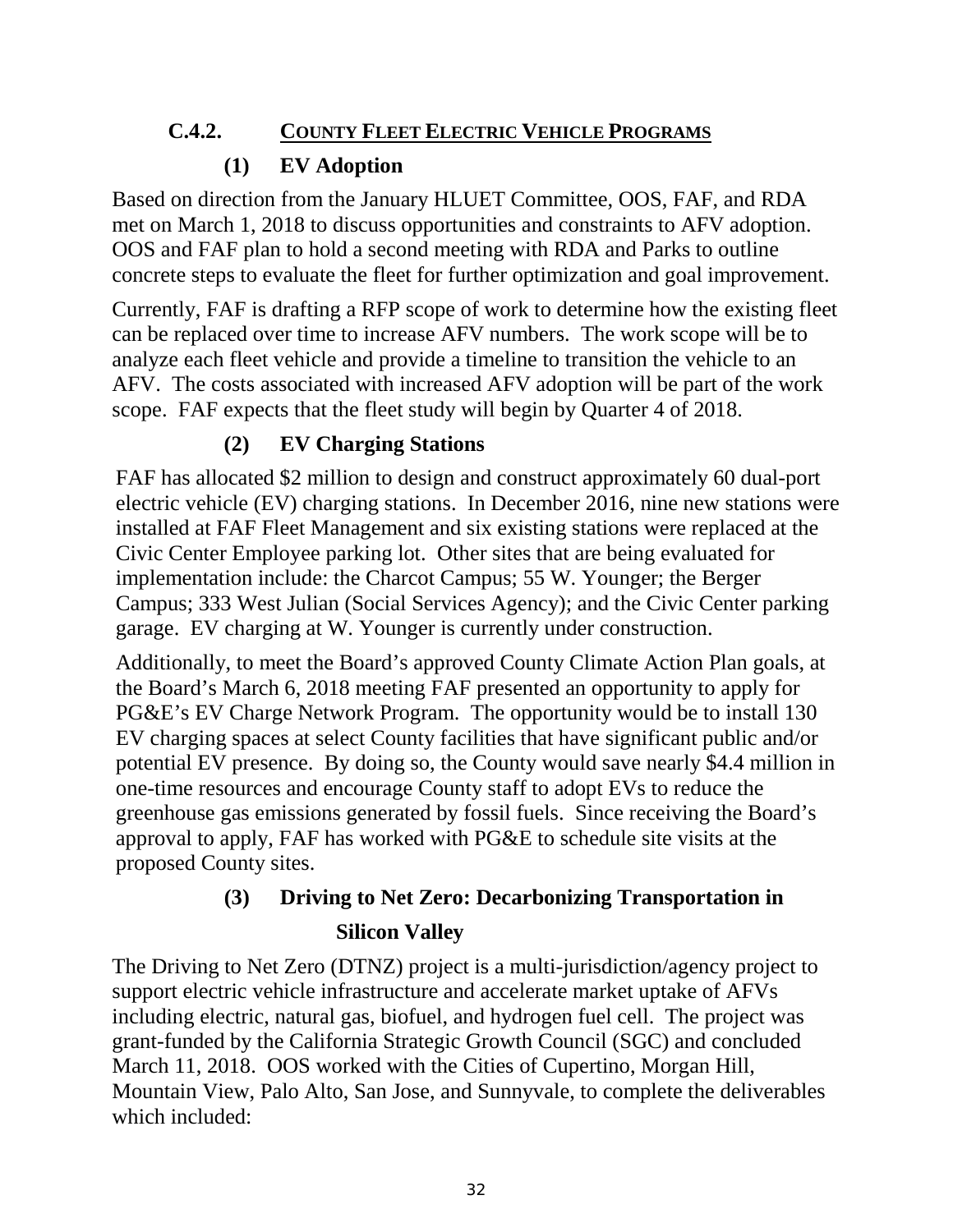- a *Best Practices Compendium* of local government policies;
- an EV Charging Infrastructure Siting Analysis website and memorandum;
- a memorandum on Compressed Natural Gas fueling;
- a local government charging station toolkit including template public infrastructure standards for EV charging equipment installation;
- a memorandum recommending building and zoning code changes;
- a framework marketing campaign tailored to local community conditions based on a consumer survey;
- a clean fleet implementation guide lifecycle cost analysis for municipal fleets; and,
- a County-hosted web page to house and share project deliverables, which will be made publicly available by mid-June.

OOS has completed the final project report to submit to the SGC by June 8.

As reported previously, OOS applied for a California Energy Commission (CEC) grant to create an "EV Readiness Plan," as a blueprint for EV infrastructure in the County of Santa Clara. Partners on the grant application included:

• City of Cupertino

• City of Palo Alto

• City of San Jose

- City of Milpitas
- City of Morgan Hill
- City of Sunnyvale
- City of Mountain View • Silicon Valley Clean Energy
- Santa Clara Valley Transportation Authority

Additional letters of support were provided by Greenlots, the Metropolitan Transportation Commission (MTC), the Bay Area Air Quality Management District (BAAQMD), PG&E, and Tesla, Inc.

Unfortunately, the County was notified in early April that it was not awarded the grant funds. Two cities within the County, San Jose and Santa Clara, were successful with their grant bids. Because OOS had provided a County support letter for the San Jose grant, the County was expected to be member of the project's advisory group. However, on June 1, 2018, the California Energy Commission issued a "Revised Notice of Proposed Awards," announcing that San Jose had withdrawn their application.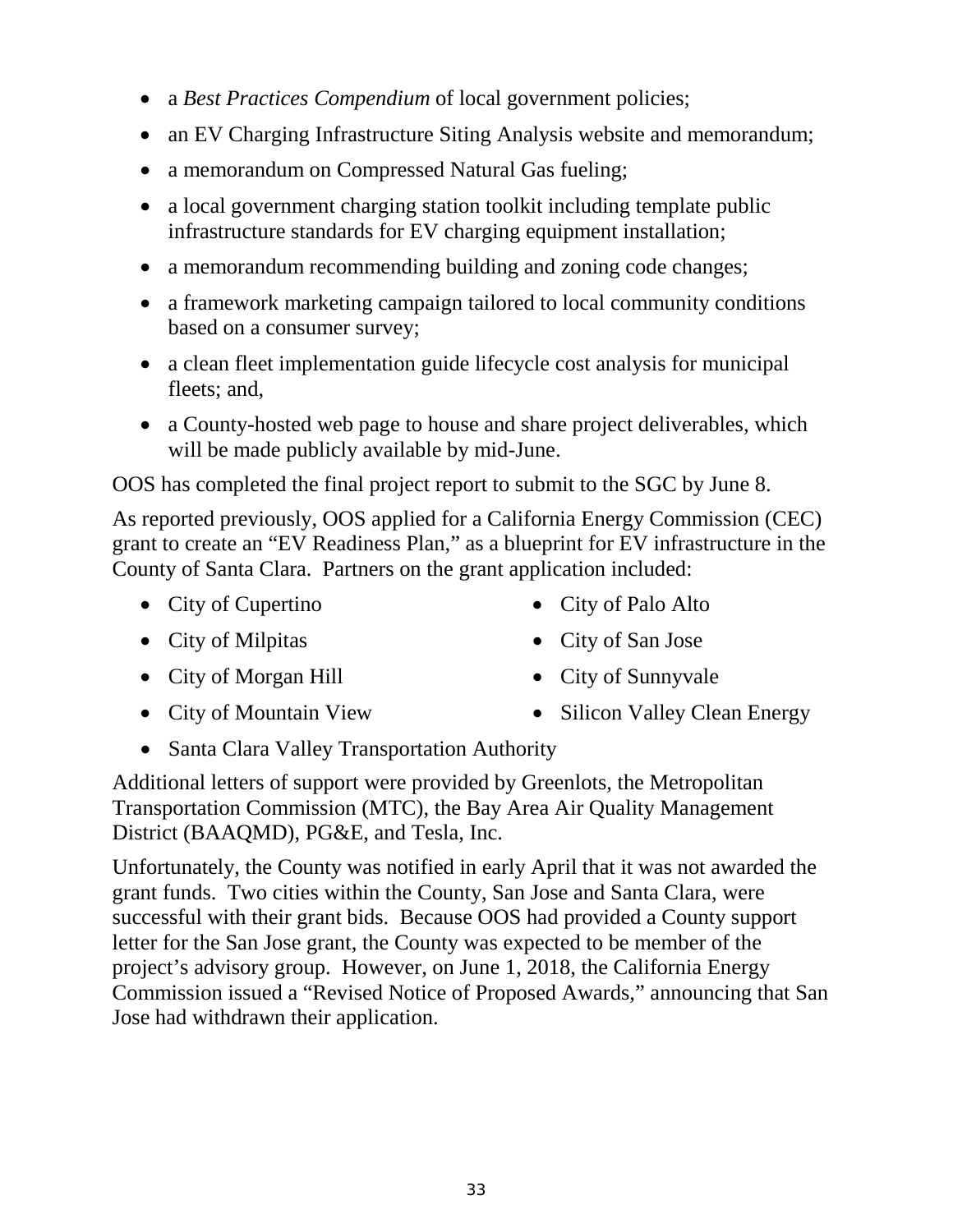## **C.4.3. EMPLOYEE COMMUTER PROGRAMS**

## **(1) Transportation Demand Management (TDM) Study**

On June 5, 2018, the Board will receive a report regarding a Transportation Demand Management (TDM) Study from FAF. The TDM Study will evaluate potential transportation options for a target group comprised of County, In-Home Supportive Services (IHSS), the Superior Court, and the Housing Authority employees. The TDM Study will provide specific recommendations to decrease single-occupancy commuting by the target group. The Study will evaluate the following TDM measures to pursue at specific facilities, with a detailed cost-benefit analysis for each measure:

- Commuter Check Subsidy
- Employee Shuttle and Vanpool
- Parking Analysis and Optimization
- Rideshare and Carpooling

The County's recently hired Transportation Demand Manager estimates that the TDM Study will be completed in the second quarter of FY 2019.

## **(2)VTA SmartPass Program**

On June 5, 2018, the FAF and the Employee Services Agency (ESA) will recommend that the Board approve a six-month agreement with Santa Clara Valley Transportation Authority (VTA) to continue providing a VTA SmartPass to County, Superior Court, and Housing Authority employees, and IHSS Independent Providers for the period of July 1, 2018 through December 31, 2018. The SmartPass Program's purpose is to promote alternative and/or public transportation commute options that reduce traffic congestion, parking demand, and air pollution while lowering employee commuting costs and related stress.

## **(3)Ridesharing Pilot Program**

The Board directed FAF to conduct a competitive solicitation to selecta vendor for a ridesharing platform, in an amount not to exceed \$10,000 for a period ofsix months.[17](#page-33-0) An informal competitive procurement was conducted, and a service agreement was signed on September 16, 2016 with Scoop Technologies. The program launched on October 2016 for all County employees.

 $\overline{a}$ 

<span id="page-33-0"></span><sup>17</sup> BOS, June 7, 2016 Item No. 25.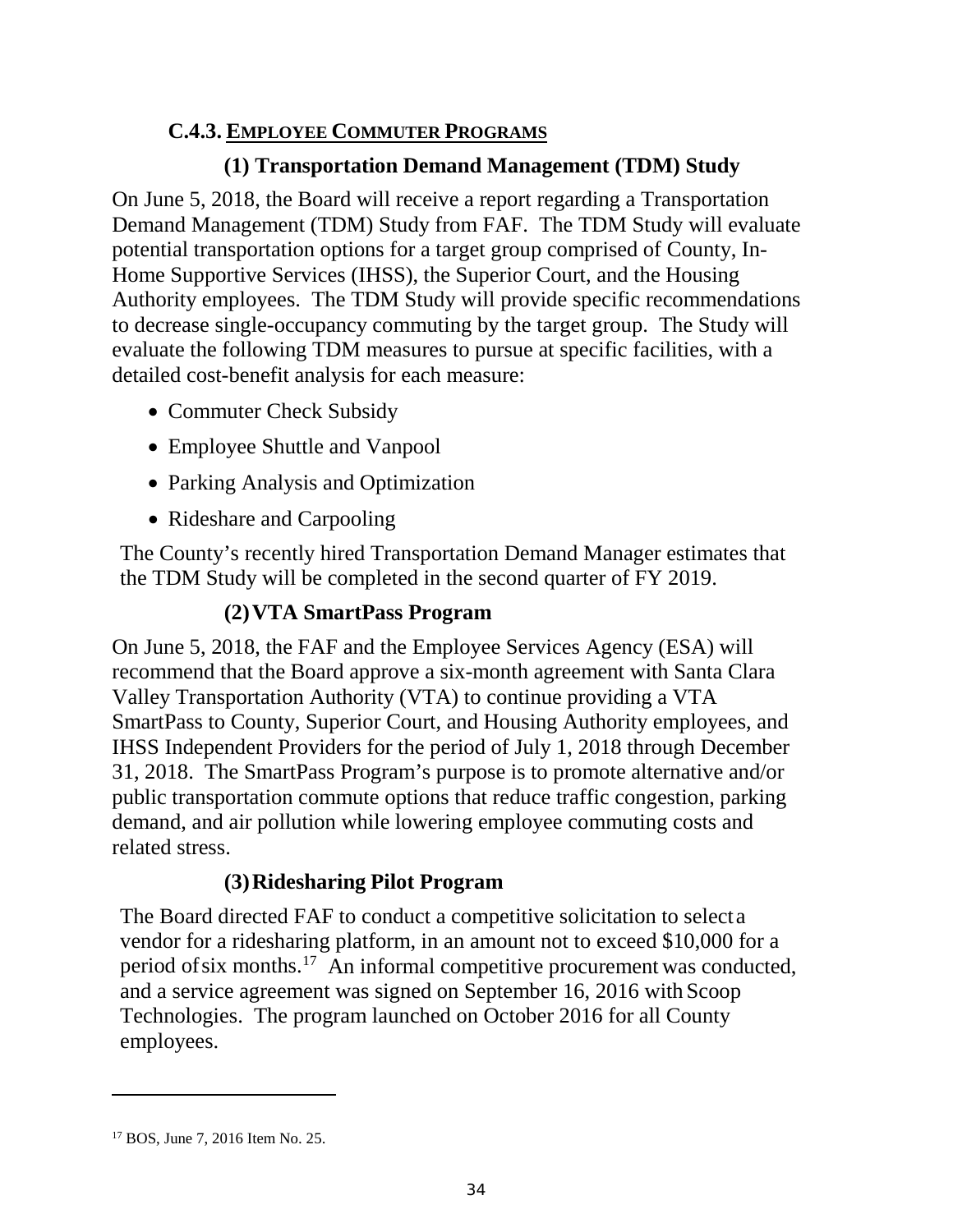Since October 2016, the Program has steadily increased the total amount of monthly rides. On average, the County has 228 individual rides per month and nearly 21 unique users per month. As of April 2018, the County has 420 registered users and a total of \$4,610 in remaining funds for this effort. Figure 13 shows a summary of Scoop's impact on the County of SantaClara.

| Category                                             | <b>Impact To-Date</b>    |  |  |
|------------------------------------------------------|--------------------------|--|--|
|                                                      | (Oct. 2016 to Apr. 2018) |  |  |
| County of Santa Clara<br><b>Employees Registered</b> | 420                      |  |  |
| One Way Trips                                        | 4,347                    |  |  |
| Rider Miles Saved                                    | 52,683                   |  |  |
| Pounds of CO <sub>2</sub> saved                      | 47,736                   |  |  |

**Figure 13:** Scoop Ridesharing Impact to Date, Source: Scoop Technologies.

The Scoop Technologies service agreement was set to expire on September 30, 2017. However, at their August 29, 2017 meeting the Board approved a one-year pilot program extension with a continued \$1.00 rate for riders and an additional \$3.00 per trip reimbursement for drivers to encourage participation.

The pilot program with Scoop Technologies will run through September 30, 2018, or until the funds are exhausted. The TDM Study will recommend whether a permanent ridesharing program should be adopted.

## <span id="page-34-0"></span>**C.5. Climate Change Preparedness**

#### **C.5.1. CLIMATE ADAPTATION AND PREPAREDNESS GOAL**

The County has Programs for advancing climate mitigation, adaptation, resilience, and preparedness. However, OOS is not currently aware of any specific County goals for climate change adaptation and preparedness. OOS will be meeting with County departments during the SMP development process to identify possible goals for climate adaptation, preparedness, and resilience.

## **C.5.2. CLIMATE ADAPTATION AND PREPAREDNESS PROGRAM**

## **(1) Climate Adaptation and Preparedness (Silicon Valley 2.0)**

The Silicon Valley 2.0 (SV20) Project was developed by the County of Santa Clara, in collaboration with partner organizations, to create risk-based decisionmaking tools for those who need to respond to climate adaptation planning. The SV20 Project was funded through a "sustainable communities" grant from the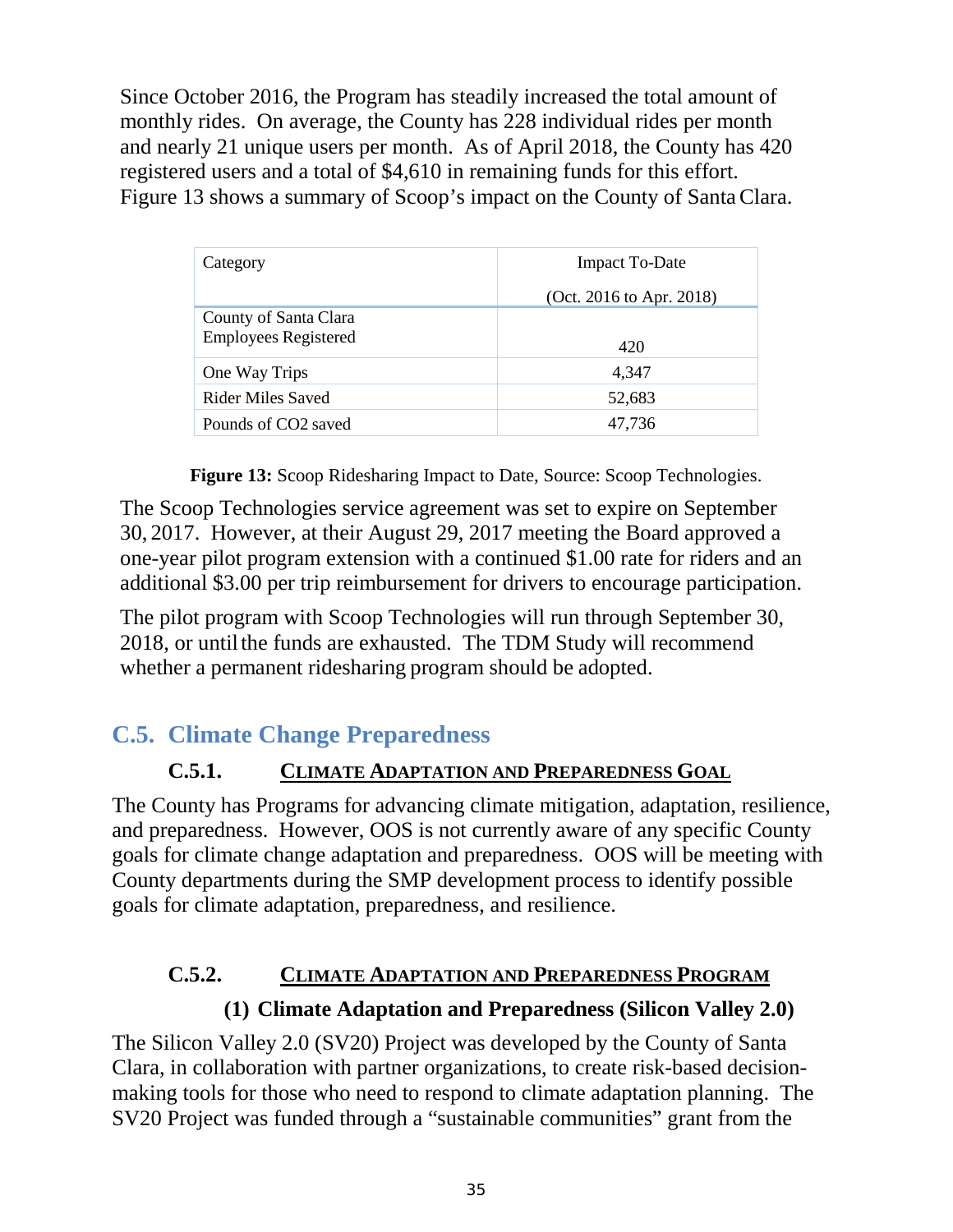California SGC and with matching funds and resources provided by the County of Santa Clara. The project developed an online tool to identify the region's key climate vulnerabilities, the exposure of our natural, built, and human assets to those impacts, the likelihood of occurrence, and a cost/benefit analysis of taking specific actions to maintain the region's potential, competitiveness, desirability, operational capacity, and human health.

On March 14, Joint Venture Silicon Valley, one of the original project partners, hosted a meeting for the SV20 Technical Advisory Committee (TAC) to reengage with those partners and invite them to collaborate further. On May 23, OOS hosted a meeting focused on a discussion of privacy and data access issues surrounding the public release of the SV20 online tool, and the prioritization of climate adaptation strategies from the SV20 Guidebook. As follow-up to that meeting, OOS initiated the procurement process with Point Blue Conservation Science, the original developer of the Online Tool, to complete modifications needed to make the Online Tool publicly accessible. OOS is also reviewing feedback from the May TAC meeting to better assess progress on the priority strategies identified by the group.

On May  $11<sup>th</sup>$ , the County was recognized for its efforts on climate adaptation by the National Association of Counties (NACo), which awarded SV20 with an annual achievement award in the category of "County Resiliency: Infrastructure, Energy, and Sustainability." The award will be presented to the County at NACo's 2018 Annual Conference and Exposition in Nashville during July.

## **(2)County Climate Coalition**

On June 20, 2017, the Board of Supervisors passed Resolution BOS-2017-85 calling for the County of Santa Clara to work toward meeting the Paris Accord goals despite withdrawal by the United States. Supervisor Cortese's office led this effort by creating a webpage to inform counties about how to formally support the County Climate Coalition (Coalition) or for non-counties and individuals how to show informal support. While there are sub-national efforts underway to coordinate climate defense activities, these efforts are led either by states or cities and do not include the counties. This gap in county involvement creates a need and an opportunity for the County of Santa Clara to serve as a national leader through the Coalition and its ensuing climate defense initiatives.

Early efforts by District 3 in 2017 that were coordinated with the Office of Sustainability (OOS) led to 300 contacts to recruit other counties to support climate defense efforts. However, these efforts resulted in only eight counties pledging to join the Coalition. Therefore, a different strategy to advocate for other counties to join the Coalition is under consideration. OOS recently completed market research on climate advocacy groups that could further the County's reach in recruiting additional Coalition members. OOS reviewed groups that focus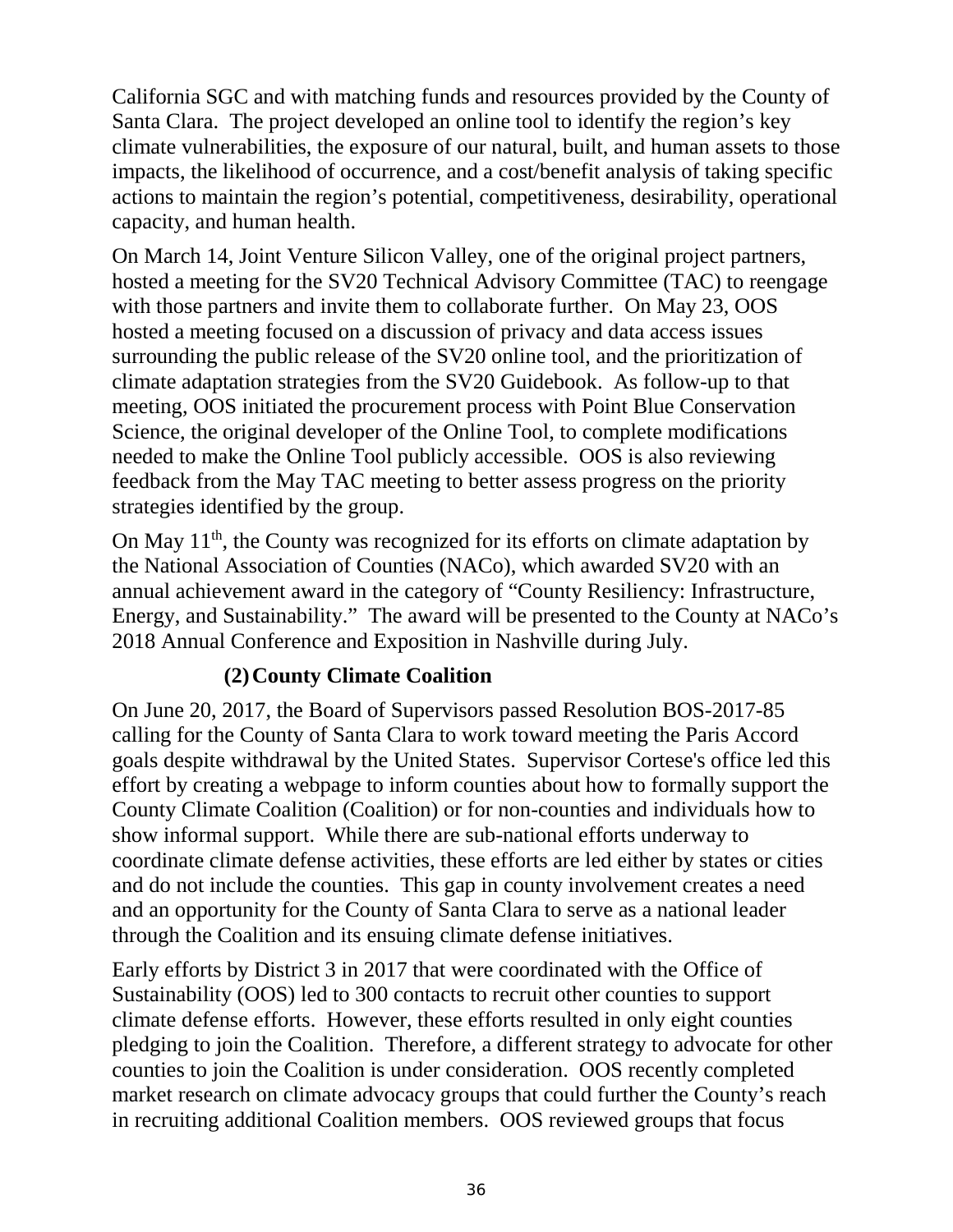specifically on climate change defense, provide a nationwide reach, present a nonconfrontational advocacy style, and can offer climate advocacy training and leadership development capabilities.

## <span id="page-36-0"></span>*D.Public Health, Safety, and Equity*

There are currently no ESGs categorized under Public Health, Safety and Equity. Through the SMP development, OOS will work closely with departments to identity possible goals and Programs in this category and identify the metrics to monitor, measure, and report. The OOS IPM Program does promote public health by reducing toxics in the environment and exposure by humans and wildlife.

## <span id="page-36-1"></span>**D.1. Toxics Reduction**

 $\overline{a}$ 

## **D.1.1. TOXICS REDUCTION GOALS**

### *[I]t shall be the policy of the County of Santa Clara to eliminate or reduce pesticide applications on County property to the maximum extent feasible.***[18](#page-36-2)**

## **(1) Integrated Pest Management (IPM) and Toxics Reduction**

The OOS IPM Program supports various County policies and Ordinances that advance sustainability.<sup>[19](#page-36-3)</sup> Program activities aim to significantly decrease pollution by reducing pesticides in the environment through integrated pest management. From 2002 to 2017 pesticide use in County urban landscapes and buildings was significantly reduced and can now be described as statistically "insignificant." During this same period, County parklands managed using non-chemical methods have increased to 99.9 percent. Since 2005 there has been a 75 percent reduction in County roadside acreage under chemical control. Overall, the use of 25 conventional pesticides has been completely phased out, while the total number of pesticide applications and overall volume of "reduced-risk" pesticides was significantly reduced.

To continue improving upon the County's impressive record for toxics management, OOS is currently working with representatives from the RDA, FAF, Parks, and the Information Services Department-GIS unit to evaluate proposals

<span id="page-36-2"></span><sup>&</sup>lt;sup>18</sup> County of Santa Clara Ordinance, Division B28 – Integrated Pest Management and Pesticide Use (IPM Ordinance), Sec. B28-1, *available at:*

[https://library.municode.com/ca/santa\\_clara\\_county/codes/code\\_of\\_ordinances?nodeId=TITBRE\\_DIVB28INPEMA](https://library.municode.com/ca/santa_clara_county/codes/code_of_ordinances?nodeId=TITBRE_DIVB28INPEMAPEUS_CHIIPEMA_SB28-4COINPEMAIPPR) PEUS CHIIPEMA SB28-4COINPEMAIPPR.

<span id="page-36-3"></span><sup>&</sup>lt;sup>19</sup> *See*: IPM Ordinance; Sustainable Landscape Ordinance (Model Water Efficient Landscape Ordinance); Sustainable Landscaping Policy; Tree Preservation Ordinance; and Zero Waste Policy.